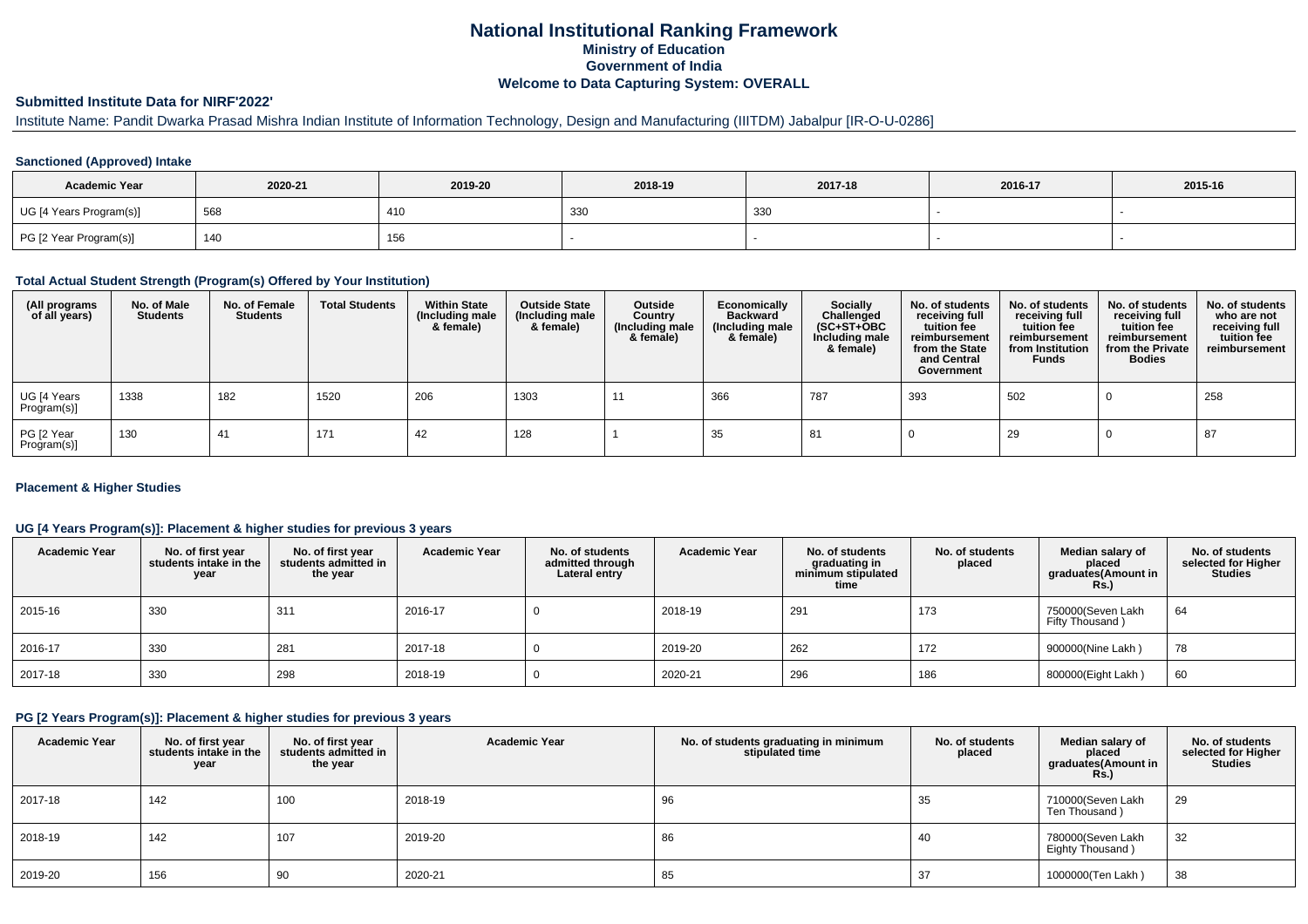#### **Ph.D Student Details**

| Ph.D (Student pursuing doctoral program till 2020-21 Students admitted in the academic year 2020-21 should not be entered here.) |                                                                                                                                  |                                                      |                       |  |  |  |
|----------------------------------------------------------------------------------------------------------------------------------|----------------------------------------------------------------------------------------------------------------------------------|------------------------------------------------------|-----------------------|--|--|--|
|                                                                                                                                  |                                                                                                                                  |                                                      | <b>Total Students</b> |  |  |  |
| Full Time                                                                                                                        |                                                                                                                                  | 201                                                  |                       |  |  |  |
| Part Time                                                                                                                        |                                                                                                                                  | 3                                                    |                       |  |  |  |
| No. of Ph.D students graduated (including Integrated Ph.D)                                                                       |                                                                                                                                  |                                                      |                       |  |  |  |
|                                                                                                                                  | 2020-21                                                                                                                          | 2019-20                                              | 2018-19               |  |  |  |
| Full Time                                                                                                                        | 28                                                                                                                               | 19                                                   | 25                    |  |  |  |
| Part Time                                                                                                                        | C                                                                                                                                |                                                      |                       |  |  |  |
|                                                                                                                                  | PG (Student pursuing MD/MS/DNB program till 2020-21 Students admitted in the academic year 2021 - 22 should not be entered here) |                                                      |                       |  |  |  |
|                                                                                                                                  | Number of students pursuing PG (MD/MS/DNB) program                                                                               |                                                      | 0                     |  |  |  |
|                                                                                                                                  |                                                                                                                                  | No. of students Graduating in PG (MD/MS/DNB) program |                       |  |  |  |
| 2020-21<br>2019-20<br>2018-19                                                                                                    |                                                                                                                                  |                                                      |                       |  |  |  |
|                                                                                                                                  | O                                                                                                                                |                                                      |                       |  |  |  |
|                                                                                                                                  |                                                                                                                                  |                                                      |                       |  |  |  |

### **Online Education**

| 1. Does all programs/courses were completed on time.                                            |                                                                                       | Yes                                                                                                                                     |                                                |  |
|-------------------------------------------------------------------------------------------------|---------------------------------------------------------------------------------------|-----------------------------------------------------------------------------------------------------------------------------------------|------------------------------------------------|--|
| 2. Measures taken to complete the syllabus of courses and programs.                             |                                                                                       | "All the classes and examinations were held in online mode as per the timetable and the syllabus of courses were completed in<br>time". |                                                |  |
| 3. The period of delay in completion of syllabus (in months).                                   |                                                                                       |                                                                                                                                         |                                                |  |
| 4. The period of delay in conducting exams (in months).                                         |                                                                                       |                                                                                                                                         |                                                |  |
| <b>Portal Name</b>                                                                              | No. of students offered online courses which have credit<br>transferred to transcript | Total no, of online courses which have credit transferred<br>to the transcript                                                          | Total no. of credits transferred to transcript |  |
| Swayam                                                                                          | 144                                                                                   | 84                                                                                                                                      | 192                                            |  |
| 5. No. of courses developed and available online on Swayam platform by your institution faculty |                                                                                       |                                                                                                                                         |                                                |  |

## **Financial Resources: Utilised Amount for the Capital expenditure for previous 3 years**

| <b>Academic Year</b>                                                                                 | 2020-21                                                                               | 2019-20                                                                              | 2018-19                                                                                |  |  |  |  |
|------------------------------------------------------------------------------------------------------|---------------------------------------------------------------------------------------|--------------------------------------------------------------------------------------|----------------------------------------------------------------------------------------|--|--|--|--|
|                                                                                                      | <b>Utilised Amount</b>                                                                | <b>Utilised Amount</b>                                                               | <b>Utilised Amount</b>                                                                 |  |  |  |  |
| Annual Capital Expenditure on Academic Activities and Resources (excluding expenditure on buildings) |                                                                                       |                                                                                      |                                                                                        |  |  |  |  |
| Library                                                                                              | 21683323 (Two Crore Sixteen Lakh Eighty Three Thousand<br>Three Hundred Twenty Three) | 19293917 (One Crore Ninety Two Lakh Ninety Three<br>Thousand Nine Hundred Seventeen) | 7606203 (Seventy Six Lakh Six Thousand Two Hundred Three                               |  |  |  |  |
| New Equipment for Laboratories                                                                       | 10852342 (One Crore Eight Lakh Fifty Two Thousand Three<br>Hundred Forty Two)         | 13221620 (One Crore Thirty Two Lakh Twenty One Thousand<br>Six Hundred Twenty)       | 44585855 (Four Crore Forty Five Lakh Eighty Five Thousand<br>Eight Hundred Fifty Five) |  |  |  |  |
| <b>Engineering Workshops</b>                                                                         | 429852 (Four Lakh Twenty Nine Thousand Eight Hundred Fifty<br>Two)                    | 958353 (Nine Lakh Fifty Eight Thousand Three Hundred Fifty<br>Three)                 | 194831 (One Lakh Ninety Four Thousand Eight Hundred Thirty<br>One)                     |  |  |  |  |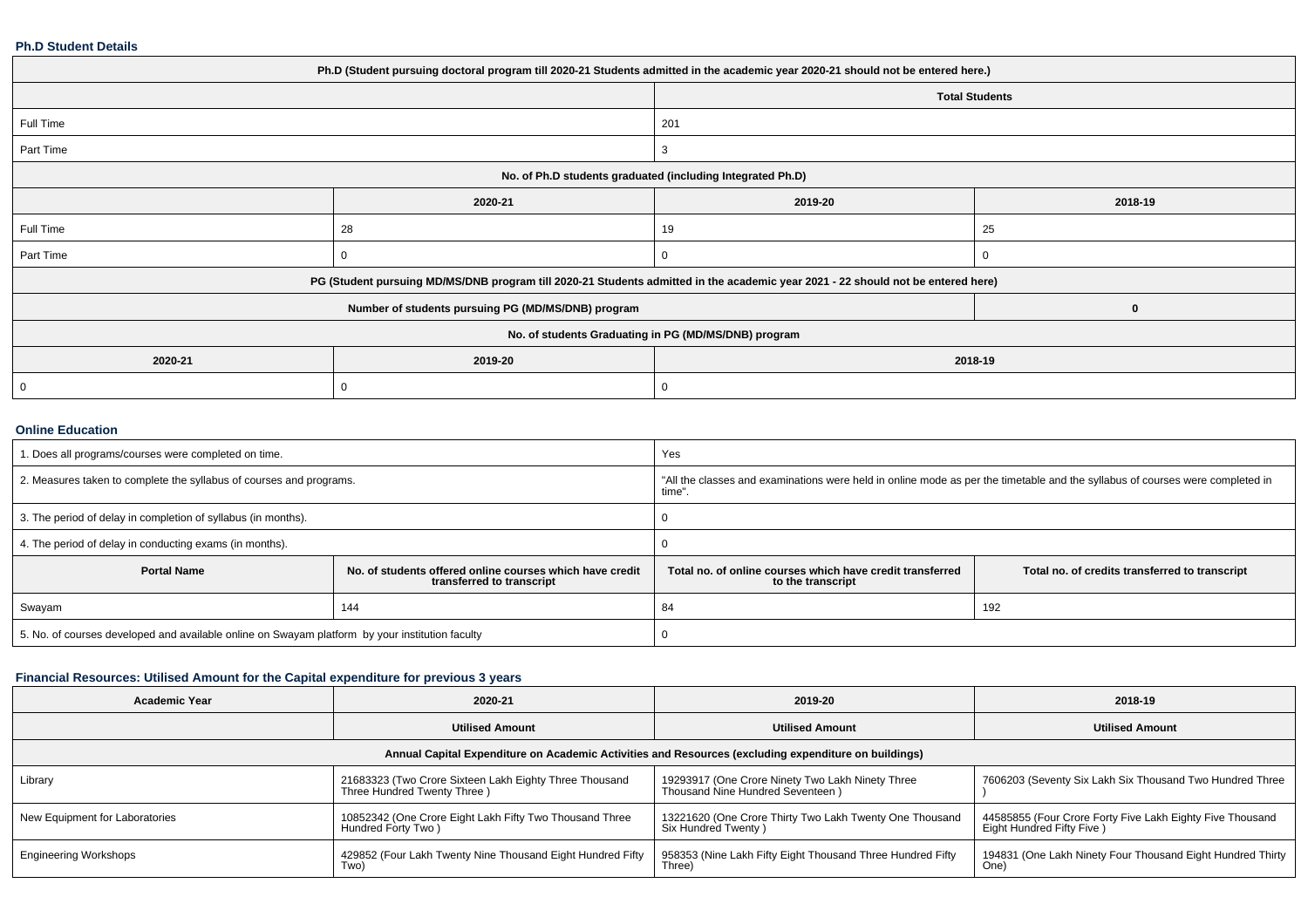| Dther expenditure on creation of Capital Assets (excluding | 14611891 (One Crore Forty Six Lakh Eleven Thousand Eight | l 22389934 (Two Crore Twenty Three Lakh Eighty Nine | 69489656 (Six Crore Ninety Four Lakh Eighty Nine Thousand |
|------------------------------------------------------------|----------------------------------------------------------|-----------------------------------------------------|-----------------------------------------------------------|
| expenditure on Land and Building)                          | Hundred Ninety One                                       | Thousand Nine Hundred Thirty Four)                  | Six Hundred Fifty Six                                     |

### **Financial Resources: Utilised Amount for the Operational expenditure for previous 3 years**

| <b>Academic Year</b>                                                                                                                                                                            | 2020-21                                                                                  | 2019-20                                                                                            | 2018-19                                                                                    |  |  |  |  |
|-------------------------------------------------------------------------------------------------------------------------------------------------------------------------------------------------|------------------------------------------------------------------------------------------|----------------------------------------------------------------------------------------------------|--------------------------------------------------------------------------------------------|--|--|--|--|
|                                                                                                                                                                                                 | <b>Utilised Amount</b>                                                                   | <b>Utilised Amount</b>                                                                             | <b>Utilised Amount</b>                                                                     |  |  |  |  |
| <b>Annual Operational Expenditure</b>                                                                                                                                                           |                                                                                          |                                                                                                    |                                                                                            |  |  |  |  |
| Salaries (Teaching and Non Teaching staff)                                                                                                                                                      | 155299263 (Fifteen Crore Fifty Two Lakh Ninety Nine<br>Thousand Two Hundred Sixty Three) | 141219888 (Fourteen Crore Twelve Lakh Nineteen Thousand<br>Eight Hundred Eighty Eight)             | 132559672 (Thirteen Crore Twenty Five Lakh Fifty Nine<br>Thousand Six Hundred Seventy Two) |  |  |  |  |
| Maintenance of Academic Infrastructure or consumables and<br>other running expenditures (excluding maintenance of hostels<br>and allied services, rent of the building, depreciation cost, etc) | 240579037 (Twenty Four Crore Five Lakh Seventy Nine<br>Thousand Thirty Seven)            | 262793393 (Twenty Six Crore Twenty Seven Lakh Ninety<br>Three Thousand Three Hundred Ninety Three) | 211898204 (Twenty One Crore Eighteen Lakh Ninety Eight<br>Thousand Two Hundred Four)       |  |  |  |  |
| Seminars/Conferences/Workshops                                                                                                                                                                  | 3225826 (Thirty Two Lakh Twenty Five Thousand Eight<br>Hundred Twenty Six )              | 14160520 (One Crore Forty One Lakh Sixty Thousand Five<br>Hundred Twenty)                          | 5018587 (Fifty Lakh Eighteen Thousand Five Hundred Eighty<br>Seven)                        |  |  |  |  |

#### **IPR**

| Calendar year            | 2020 | 2019 | 2018 |
|--------------------------|------|------|------|
| No. of Patents Published |      |      |      |
| No. of Patents Granted   |      |      |      |

## **Sponsored Research Details**

| <b>Financial Year</b>                    | 2020-21                                                  | 2019-20                                                                             | 2018-19                                                                   |
|------------------------------------------|----------------------------------------------------------|-------------------------------------------------------------------------------------|---------------------------------------------------------------------------|
| Total no. of Sponsored Projects          |                                                          | 40                                                                                  | -41                                                                       |
| Total no. of Funding Agencies            | 15                                                       | 13                                                                                  |                                                                           |
| Total Amount Received (Amount in Rupees) | 10708119                                                 | 34381947                                                                            | 17039381                                                                  |
| Amount Received in Words                 | One Crore Seven Lakh Eight Thousand One Hundred Nineteen | Three Crore Forty Three Lakh Eighty One Thousand Nine<br><b>Hundred Forty Seven</b> | One Crore Seventy Lakh Thirty Nine Thousand Three Hundred  <br>Eighty One |

### **Consultancy Project Details**

| <b>Financial Year</b>                    | 2020-21                                            | 2019-20                                                           | 2018-19                                                 |
|------------------------------------------|----------------------------------------------------|-------------------------------------------------------------------|---------------------------------------------------------|
| Total no. of Consultancy Projects        |                                                    |                                                                   |                                                         |
| Total no. of Client Organizations        |                                                    |                                                                   |                                                         |
| Total Amount Received (Amount in Rupees) | 137490                                             | 3967722                                                           | 3450531                                                 |
| Amount Received in Words                 | One Lakh Thirty Seven Thousand Four Hundred Ninety | Thirty Nine Lakh Sixty Seven Thousand Seven Hundred<br>Twenty Two | Thirty Four Lakh Fifty Thousand Five Hundred Thirty One |

## **Executive Development Program/Management Development Programs**

| <b>Financial Year</b>                                                           | 2020-21 | 2019-20 | 2018-19    |
|---------------------------------------------------------------------------------|---------|---------|------------|
| Total no. of Executive Development Programs/ Management<br>Development Programs | 12      |         | C.<br>- 31 |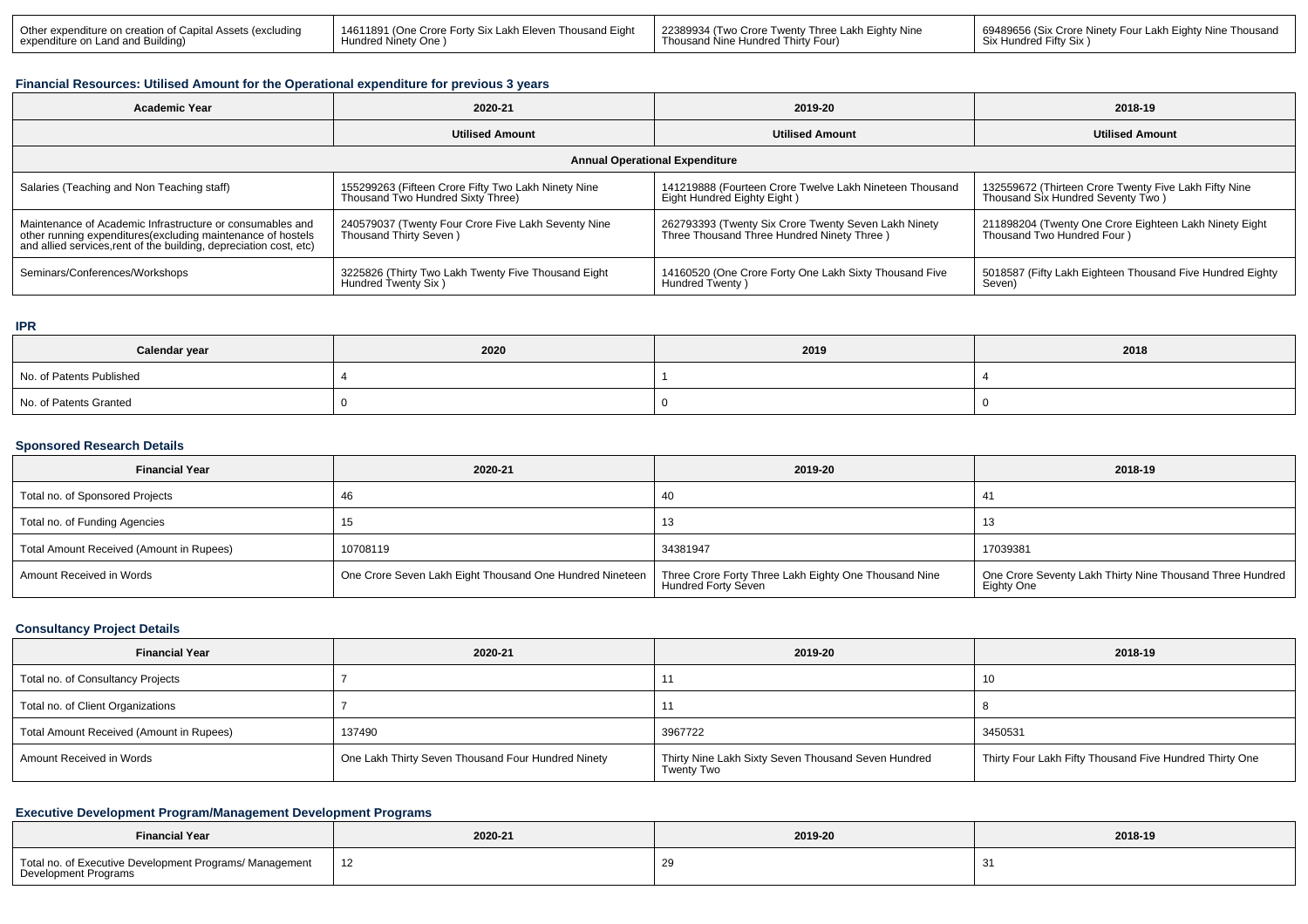| Total no. of Participants                                                         | 2126                                                     | 3715                                                    | 1390                                                |
|-----------------------------------------------------------------------------------|----------------------------------------------------------|---------------------------------------------------------|-----------------------------------------------------|
| Total Annual Earnings (Amount in Rupees)(Excluding Lodging<br>& Boarding Charges) | 1163861                                                  | 233448                                                  | 4072360                                             |
| Total Annual Earnings in Words                                                    | Eleven Lakh Sixty Three Thousand Eight Hundred Sixty One | Two Lakh Thirty Three Thousand Four Hundred Forty Eight | Forty Lakh Seventy Two Thousand Three Hundred Sixty |

# **PCS Facilities: Facilities of physically challenged students**

| 1. Do your institution buildings have Lifts/Ramps?                                                                                                         | Yes, more than 80% of the buildings |
|------------------------------------------------------------------------------------------------------------------------------------------------------------|-------------------------------------|
| 2. Do your institution have provision for walking aids, including wheelchairs and transportation from one building to another for<br>handicapped students? | Yes                                 |
| 3. Do your institution buildings have specially designed toilets for handicapped students?                                                                 | Yes, more than 80% of the buildings |

# **Accreditation**

| <b>NBA Accreditation</b>                               |    |  |  |  |  |  |  |  |  |
|--------------------------------------------------------|----|--|--|--|--|--|--|--|--|
| 1. Does your institute have a valid NBA Accreditation? | NO |  |  |  |  |  |  |  |  |

## **NAAC Accreditation**

| 1. Does vour institute have a valid NAAC Accreditation? | NO. |
|---------------------------------------------------------|-----|
|---------------------------------------------------------|-----|

## **Faculty Details**

| Srno            | <b>Name</b>                        | Age | <b>Designation</b>                                  | Gender | Qualification    | <b>Experience (In</b><br>Months) | <b>Currently working</b><br>with institution? | <b>Joining Date</b> | <b>Leaving Date</b>      | <b>Association type</b> |
|-----------------|------------------------------------|-----|-----------------------------------------------------|--------|------------------|----------------------------------|-----------------------------------------------|---------------------|--------------------------|-------------------------|
| $\overline{1}$  | Atul Gupta                         | 52  | Professor                                           | Male   | Ph.D             | 330                              | Yes                                           | 25-03-2010          | $\overline{\phantom{a}}$ | Regular                 |
| $\overline{2}$  | Kiran Gopinath                     | 35  | Other                                               | Male   | Master of Design | 120                              | No                                            | 01-09-2017          | 03-12-2021               | Visiting                |
| 3               | M Amarnath                         | 48  | <b>Assistant Professor</b>                          | Male   | Ph.D             | 174                              | Yes                                           | 22-01-2008          | $\overline{\phantom{a}}$ | Regular                 |
| $\overline{4}$  | Pankaj Sharma                      | 36  | <b>Assistant Professor</b>                          | Male   | Ph.D             | 39                               | Yes                                           | 21-05-2020          | $\overline{\phantom{a}}$ | Regular                 |
| $5\overline{5}$ | Ponappa K                          | 41  | <b>Assistant Professor</b>                          | Male   | Ph.D             | 120                              | Yes                                           | 02-12-2019          | $\sim$                   | Regular                 |
| 6               | Sanjeev Jain                       | 53  | Dean / Principal /<br>Director / Vice<br>Chancellor | Male   | Ph.D             | 384                              | Yes                                           | 13-04-2019          | $\sim$                   | Adhoc / Contractual     |
| $\overline{7}$  | Sudhir Kumar                       | 53  | Other                                               | Male   | Master of Design | 360                              | Yes                                           | 05-08-2017          | $\sim$                   | Visiting                |
| 8               | <b>AASHIRWAD</b><br><b>TOMAR</b>   | 25  | Other                                               | Male   | M.Tech           | 11                               | Yes                                           | 14-08-2020          | $\sim$                   | Other                   |
| 9               | <b>ABHAY KUMAR</b><br><b>DUBEY</b> | 28  | Other                                               | Male   | M.Tech           | 11                               | Yes                                           | 14-08-2020          | $\overline{\phantom{a}}$ | Other                   |
| 10              | ABHAYJEET<br><b>KUMAR DUBEY</b>    | 26  | Other                                               | Male   | M.Tech           | 11                               | Yes                                           | 14-08-2020          | $\overline{\phantom{a}}$ | Other                   |
| 11              | <b>ABHIJEET PATHAK</b>             | 31  | Other                                               | Male   | M.Tech           | 71                               | Yes                                           | 27-07-2015          | $\sim$                   | Other                   |
| 12              | ABHINAV ANAND<br><b>SINHA</b>      | 29  | Other                                               | Male   | M.Tech           | 11                               | Yes                                           | 14-08-2020          | $\sim$                   | Other                   |
| 13              | ABHINAV SHARMA                     | 28  | Other                                               | Male   | M.Tech           | $\overline{7}$                   | Yes                                           | 03-01-2021          | $\sim$                   | Other                   |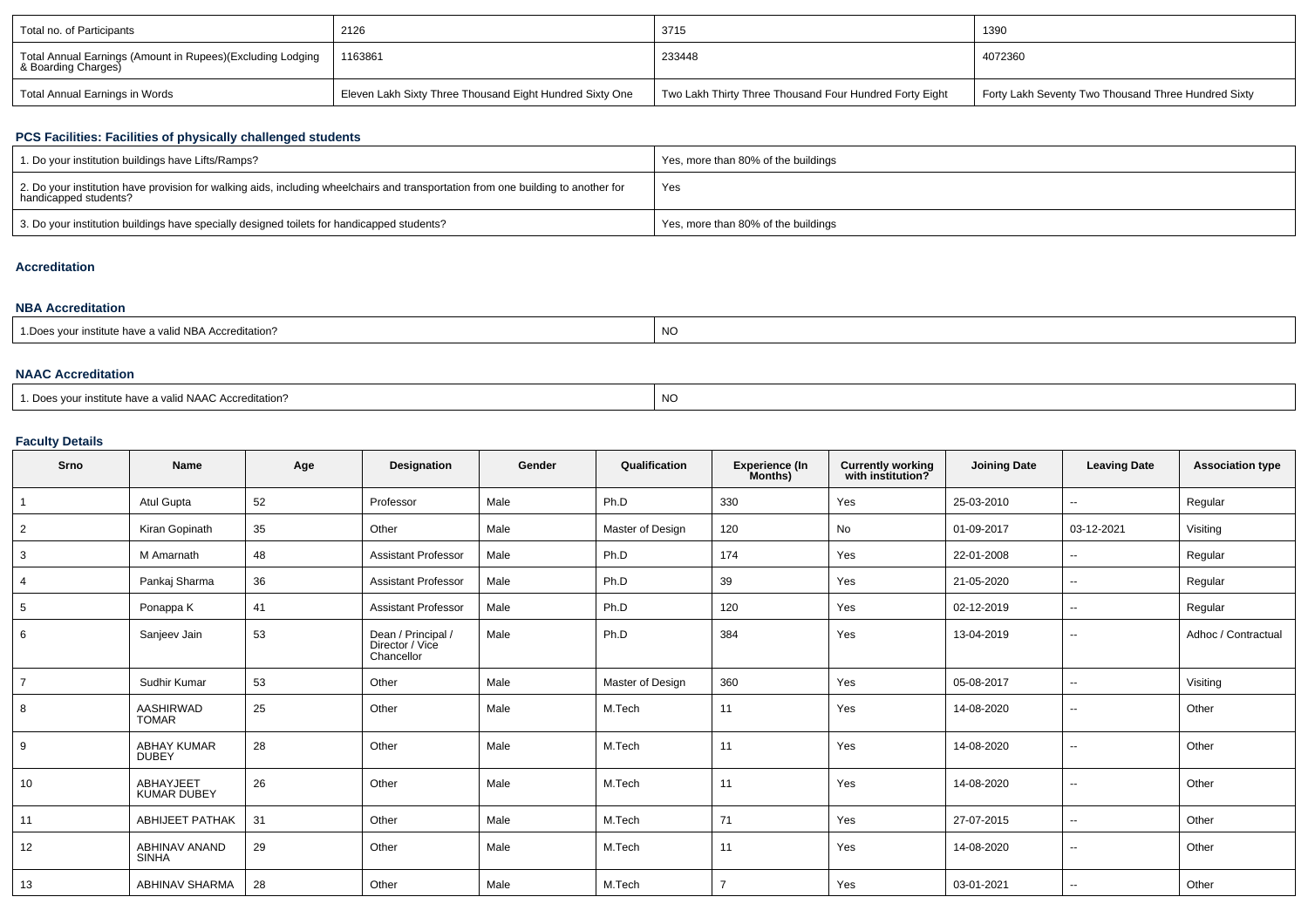| 14 | ABHINAV SHARMA                      | 30 | Other                      | Male   | M.Tech           | 71             | Yes | 27-07-2015 | $\sim$                   | Other    |
|----|-------------------------------------|----|----------------------------|--------|------------------|----------------|-----|------------|--------------------------|----------|
| 15 | <b>ABHISHEK PATEL</b>               | 25 | Other                      | Male   | M.Tech           | $\overline{7}$ | Yes | 03-01-2021 | $\sim$                   | Other    |
| 16 | <b>ABHISHEK</b><br><b>SHARMA</b>    | 28 | Other                      | Male   | M.Tech           | 36             | Yes | 29-07-2018 | $\sim$                   | Other    |
| 17 | Abhishek Verma                      | 33 | Other                      | Male   | Master of Design | 145            | Yes | 10-08-2018 | $\sim$                   | Visiting |
| 18 | AISWARYA M G                        | 26 | Other                      | Female | M.A              | 11             | Yes | 14-08-2020 | $\overline{\phantom{a}}$ | Other    |
| 19 | AKANKSHA SINGH                      | 27 | Other                      | Female | M.Tech           | $\overline{7}$ | Yes | 03-01-2021 | $\sim$                   | Other    |
| 20 | <b>AKASH PATNAIK</b>                | 26 | Other                      | Male   | M.Tech           | 11             | Yes | 14-08-2020 | $\sim$                   | Other    |
| 21 | AL MUTHASSIR<br>FARHANA M           | 26 | Other                      | Female | M. Phil          | 11             | Yes | 14-08-2020 | $\sim$                   | Other    |
| 22 | <b>AMAN SINGH</b><br><b>RAJPOOT</b> | 28 | Other                      | Male   | M.Tech           | $\overline{7}$ | Yes | 03-01-2021 | $\sim$                   | Other    |
| 23 | AMAR DEEP                           | 33 | Other                      | Male   | M.Sc.            | 54             | Yes | 02-01-2017 | $\sim$                   | Other    |
| 24 | <b>AMIT BHATI</b>                   | 36 | Other                      | Male   | M.Tech           | $\overline{7}$ | Yes | 03-01-2021 | $\sim$                   | Other    |
| 25 | AMIT KUMAR KAR                      | 34 | Other                      | Male   | M.Tech           | 36             | Yes | 29-07-2018 | $\sim$                   | Other    |
| 26 | <b>AMIT KUMAR</b><br><b>SINGH</b>   | 30 | Other                      | Male   | M.Sc.            | 47             | Yes | 29-07-2017 | $\sim$                   | Other    |
| 27 | <b>AMIT SHARMA</b>                  | 31 | Other                      | Male   | M.E.             | 24             | Yes | 29-07-2019 | $\sim$                   | Other    |
| 28 | Amit Vishwakarma                    | 31 | <b>Assistant Professor</b> | Male   | Ph.D             | 16             | Yes | 16-03-2020 | $\sim$                   | Regular  |
| 29 | Amresh Chandra<br>Mishra            | 37 | <b>Assistant Professor</b> | Male   | Ph.D             | 129            | Yes | 21-01-2013 | $\sim$                   | Regular  |
| 30 | Amrita<br>Bhattacharjee             | 31 | <b>Assistant Professor</b> | Female | Ph.D             | 36             | Yes | 22-01-2020 | $\sim$                   | Regular  |
| 31 | ANAND PRAKASH<br>MALL               | 35 | Other                      | Male   | M.Tech           | 24             | Yes | 29-07-2019 | $\sim$                   | Other    |
| 32 | ANIL ANSOLIYA                       | 27 | Other                      | Male   | M.Tech           | 24             | Yes | 29-07-2019 | $\sim$                   | Other    |
| 33 | Anil Kumar                          | 40 | Associate Professor        | Male   | Ph.D             | 166            | Yes | 30-09-2009 | $\sim$                   | Regular  |
| 34 | ANIL RAJPUT                         | 27 | Other                      | Male   | M.Tech           | 30             | Yes | 02-01-2019 | $\sim$                   | Other    |
| 35 | ANIL SHARMA                         | 33 | Other                      | Male   | M.Tech           | 11             | Yes | 14-08-2020 | $\sim$                   | Other    |
| 36 | <b>ANKIT DIXIT</b>                  | 33 | Other                      | Male   | M.Tech           | 42             | Yes | 01-01-2018 | $\sim$                   | Other    |
| 37 | ANKIT KHARE                         | 31 | Other                      | Male   | M.Tech           | $71$           | Yes | 27-07-2015 | --                       | Other    |
| 38 | ANKIT KUMAR<br>GUPTA                | 29 | Other                      | Male   | M.Tech           | 24             | Yes | 29-07-2019 | $\sim$                   | Other    |
| 39 | ANKIT TIWARI                        | 32 | Other                      | Male   | M.Tech           | 11             | Yes | 14-08-2020 | $\sim$                   | Other    |
| 40 | <b>ANKITA NEMU</b>                  | 25 | Other                      | Female | M.Sc.            | 11             | Yes | 14-08-2020 | $\sim$                   | Other    |
| 41 | ANKUR GUPTA                         | 31 | Other                      | Male   | M.Tech           | 59             | Yes | 28-07-2016 | $\sim$                   | Other    |
| 42 | ANUBHAV TIWARI                      | 39 | Other                      | Male   | M.Tech           | 47             | Yes | 29-07-2017 | $\sim$                   | Other    |
| 43 | ANUGRAH<br>ENGRAS BARA              | 29 | Other                      | Male   | Master of Design | 24             | Yes | 29-07-2019 | $\sim$                   | Other    |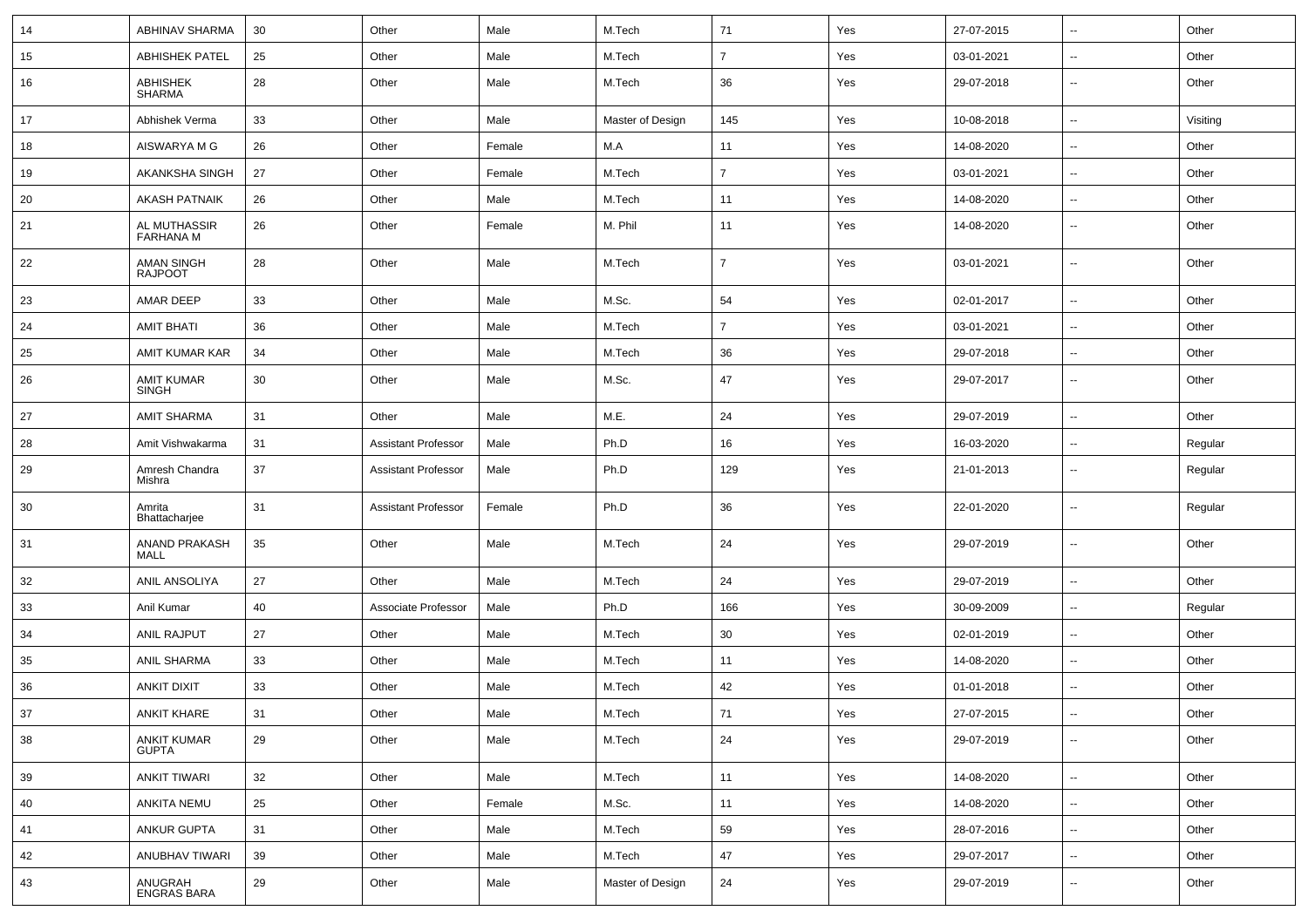| 44 | ANUJ KUMAR<br>YADAV                  | 34     | Other                      | Male   | M.Tech           | 11             | Yes | 14-08-2020 | $\overline{\phantom{a}}$ | Other    |
|----|--------------------------------------|--------|----------------------------|--------|------------------|----------------|-----|------------|--------------------------|----------|
| 45 | <b>ANURODH KUMAR</b>                 | 38     | Other                      | Male   | M.Tech           | 24             | Yes | 29-07-2019 | $\sim$                   | Other    |
| 46 | Aparajita Ojha                       | 59     | Professor                  | Female | Ph.D             | 440            | Yes | 07-12-2005 | ⊷.                       | Regular  |
| 47 | <b>ARPIT BAJPAI</b>                  | 31     | Other                      | Male   | M.Tech           | 24             | Yes | 29-07-2019 | $\overline{\phantom{a}}$ | Other    |
| 48 | <b>ARUN KUMAR</b>                    | 32     | Other                      | Male   | M.Tech           | 18             | Yes | 02-01-2020 | $\overline{\phantom{a}}$ | Other    |
| 49 | ARUNDHATI<br><b>ARJARIA</b>          | 33     | Other                      | Female | M.Tech           | 11             | Yes | 14-08-2020 | -−                       | Other    |
| 50 | <b>ASHISH CHOUBEY</b>                | 44     | Other                      | Male   | M.E.             | 36             | Yes | 29-07-2018 | --                       | Other    |
| 51 | Ashish Jaiswal                       | 45     | Other                      | Male   | Master of Design | 191            | No  | 03-02-2018 | 14-07-2021               | Visiting |
| 52 | <b>ASHISH KUMAR</b>                  | 28     | Other                      | Male   | M.Tech           | 24             | Yes | 29-07-2019 | $\overline{\phantom{a}}$ | Other    |
| 53 | <b>ASHISH KUMAR</b><br><b>GUPTA</b>  | 27     | Other                      | Male   | M.Tech           | 11             | Yes | 14-08-2020 | $\overline{\phantom{a}}$ | Other    |
| 54 | <b>ASHISH KUMAR</b><br><b>GUPTA</b>  | 39     | Other                      | Male   | M.Tech           | 71             | Yes | 27-07-2015 | ⊷.                       | Other    |
| 55 | Ashish Kumar Rajak                   | 29     | <b>Assistant Professor</b> | Male   | Ph.D             | 30             | No  | 18-03-2020 | 23-09-2020               | Regular  |
| 56 | <b>ASHISH KUMAR</b><br><b>SHUKLA</b> | 32     | Other                      | Male   | M.Tech           | 66             | Yes | 01-01-2016 | $\overline{\phantom{a}}$ | Other    |
| 57 | <b>ASHISH YADAV</b>                  | 29     | Other                      | Male   | M.Tech           | 18             | Yes | 02-01-2020 | ⊷.                       | Other    |
| 58 | <b>ASHUTOSH</b><br><b>KUMAR</b>      | 25     | Other                      | Male   | M.Tech           | $\overline{7}$ | Yes | 03-01-2021 | --                       | Other    |
| 59 | <b>ASHUTOSH</b><br><b>TRIPATHI</b>   | 29     | Other                      | Male   | M.Tech           | 42             | Yes | 01-01-2018 | $\overline{\phantom{a}}$ | Other    |
| 60 | <b>ASHWANI SINGH</b>                 | 26     | Other                      | Male   | M.Tech           | 11             | Yes | 14-08-2020 | $\overline{\phantom{a}}$ | Other    |
| 61 | Asish Kumar Kundu                    | 44     | Associate Professor        | Male   | Ph.D             | 176            | Yes | 13-07-2009 | $\overline{\phantom{a}}$ | Regular  |
| 62 | Atul Kumar                           | 33     | <b>Assistant Professor</b> | Male   | Ph.D             | 51             | Yes | 15-05-2017 | $\overline{\phantom{a}}$ | Regular  |
| 63 | <b>AVANEESH SINGH</b>                | 30     | Other                      | Male   | M.Tech           | 66             | Yes | 01-01-2016 | $\overline{\phantom{a}}$ | Other    |
| 64 | AVINASH SAHU                         | 30     | Other                      | Male   | Master of Design | 24             | Yes | 29-07-2019 | ⊷.                       | Other    |
| 65 | <b>AWESH KUMAR</b><br><b>SINGH</b>   | 28     | Other                      | Male   | M.Tech           | 11             | Yes | 14-08-2020 | --                       | Other    |
| 66 | Ayan Seal                            | 38     | <b>Assistant Professor</b> | Male   | Ph.D             | 83             | Yes | 01-09-2014 | --                       | Regular  |
| 67 | AYUSH AGRAWAL                        | 30     | Other                      | Male   | M.Tech           | 24             | Yes | 29-07-2019 | $\overline{\phantom{a}}$ | Other    |
| 68 | BHAGYASHREE<br><b>BEHERA</b>         | 28     | Other                      | Female | M.Sc.            | 47             | Yes | 29-07-2017 | -−                       | Other    |
| 69 | BHANDARKAR<br><b>VIVEK VASANTA</b>   | 30     | Other                      | Male   | M.Tech           | 24             | Yes | 29-07-2019 | $\sim$                   | Other    |
| 70 | <b>BHARAT KUMAR</b>                  | $27\,$ | Other                      | Male   | M.Sc.            | 30             | Yes | 02-01-2019 | ⊷.                       | Other    |
| 71 | Bhupendra Gupta                      | 44     | <b>Assistant Professor</b> | Male   | Ph.D             | 179            | Yes | 14-06-2007 | $\sim$                   | Regular  |
| 72 | <b>BIKRAM SINGH</b><br>SOLANKI       | 32     | Other                      | Male   | M.E.             | 47             | Yes | 29-07-2017 | $\overline{\phantom{a}}$ | Other    |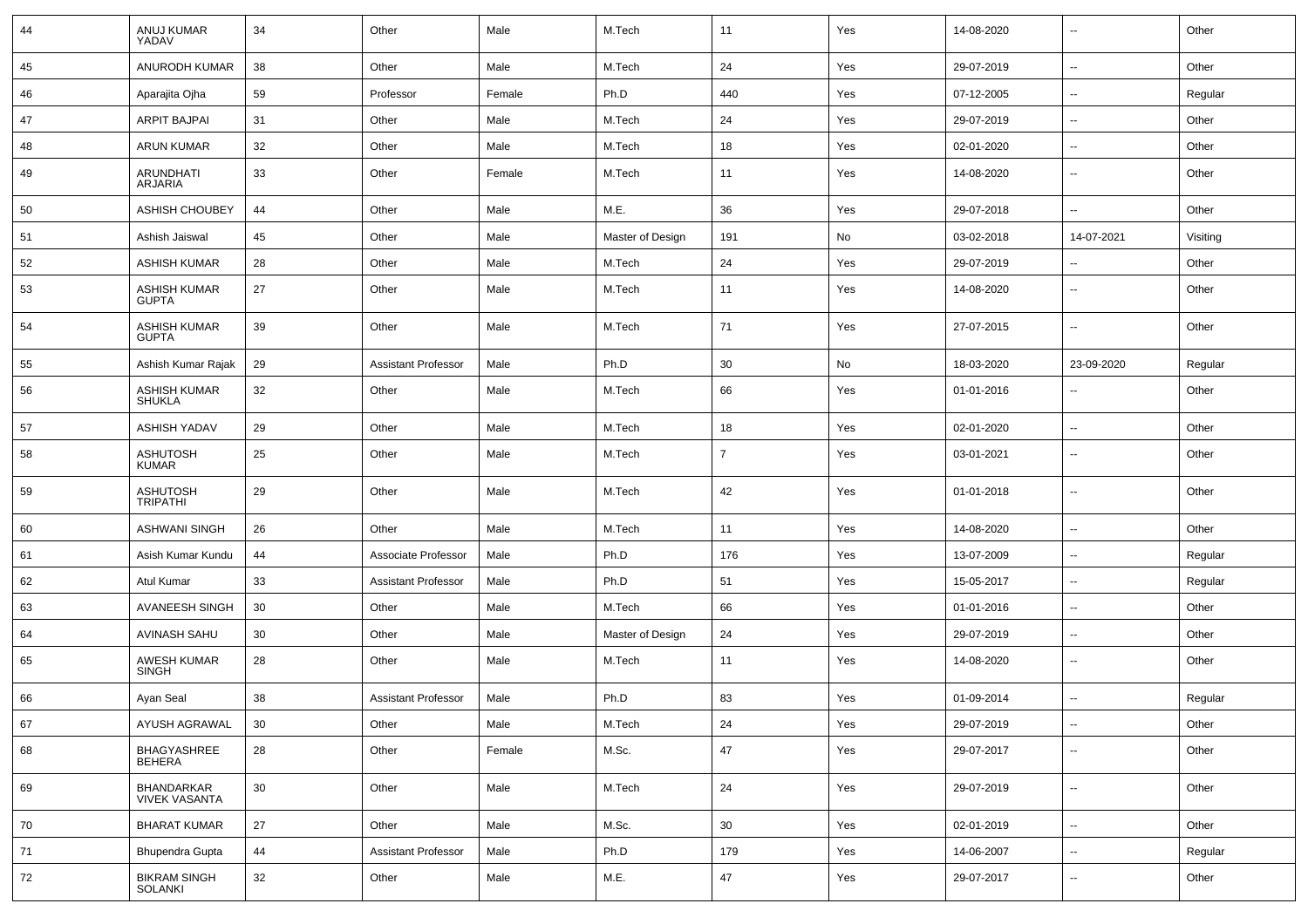| 73  | <b>BIPIN SINGH</b>                   | 27 | Other                      | Male   | M.Tech           | 30             | Yes | 02-01-2019 | $\sim$                   | Other   |
|-----|--------------------------------------|----|----------------------------|--------|------------------|----------------|-----|------------|--------------------------|---------|
| 74  | <b>Biswajeet Mukherjee</b>           | 35 | <b>Assistant Professor</b> | Male   | Ph.D             | 80             | Yes | 19-05-2015 | $\sim$                   | Regular |
| 75  | CHHOTELAL<br><b>PRAJAPATI</b>        | 30 | Other                      | Male   | M.E.             | 47             | Yes | 29-07-2017 | $\sim$                   | Other   |
| 76  | CHINTAPANTI<br>MURALIKRISHNA         | 27 | Other                      | Male   | M.Tech           | $\overline{7}$ | Yes | 03-01-2021 | $\sim$                   | Other   |
| 77  | CHITHRAJA RAJAN                      | 33 | Other                      | Female | M.Tech           | 59             | Yes | 28-07-2016 | $\overline{\phantom{a}}$ | Other   |
| 78  | <b>DV PRASHANT</b>                   | 26 | Other                      | Male   | M.Tech           | 24             | Yes | 29-07-2019 | $\overline{\phantom{a}}$ | Other   |
| 79  | <b>DEEPAK KUMAR</b>                  | 29 | Other                      | Male   | M.Tech           | $\overline{7}$ | Yes | 03-01-2021 | $\overline{\phantom{a}}$ | Other   |
| 80  | DEEPAK KUMAR<br>PRASAD               | 30 | Other                      | Male   | M.Tech           | 30             | Yes | 02-01-2019 | $\sim$                   | Other   |
| 81  | <b>DEEPAK SAHU</b>                   | 28 | Other                      | Male   | M.Tech           | 36             | Yes | 29-07-2018 | $\sim$                   | Other   |
| 82  | Deepmala                             | 36 | <b>Assistant Professor</b> | Female | Ph.D             | 93             | Yes | 07-11-2016 | $\sim$                   | Regular |
| 83  | <b>DEVI SINGH</b><br><b>RAWAT</b>    | 43 | Other                      | Male   | M.E.             | 24             | Yes | 29-07-2019 | $\overline{\phantom{a}}$ | Other   |
| 84  | <b>DHIRENDRA</b><br><b>PRAJAPATI</b> | 30 | Other                      | Male   | M.Tech           | 36             | Yes | 29-07-2018 | $\sim$                   | Other   |
| 85  | Dinesh Kumar<br>Vishwakarma          | 50 | Professor                  | Male   | Ph.D             | 242            | Yes | 17-08-2009 | $\overline{\phantom{a}}$ | Regular |
| 86  | Dip Prakash<br>Samajdar              | 35 | <b>Assistant Professor</b> | Male   | Ph.D             | 108            | Yes | 02-05-2017 | $\sim$                   | Regular |
| 87  | Durgesh Singh                        | 33 | <b>Assistant Professor</b> | Male   | Ph.D             | 61             | Yes | 17-03-2020 | $\sim$                   | Regular |
| 88  | <b>GAGAN KUMAR</b>                   | 25 | Other                      | Male   | M.Sc.            | $\overline{7}$ | Yes | 03-01-2021 | $\overline{\phantom{a}}$ | Other   |
| 89  | GANGARAM<br><b>MANDALOI</b>          | 48 | Other                      | Male   | B.E              | 24             | Yes | 29-07-2019 | $\overline{\phantom{a}}$ | Other   |
| 90  | <b>GARGI</b><br><b>BHATTACHARYA</b>  | 32 | Other                      | Female | M. Phil          | 47             | Yes | 29-07-2017 | $\overline{\phantom{a}}$ | Other   |
| 91  | <b>GAURAV MISHRA</b>                 | 29 | Other                      | Male   | M.Tech           | 71             | Yes | 27-07-2015 | $\sim$                   | Other   |
| 92  | <b>GAURAV PATEL</b>                  | 29 | Other                      | Male   | Master of Design | 36             | Yes | 29-07-2018 | $\overline{\phantom{a}}$ | Other   |
| 93  | <b>GAWALI SAGAR</b><br>KAILAS        | 26 | Other                      | Male   | M.Tech           | 18             | Yes | 02-01-2020 | $\sim$                   | Other   |
| 94  | <b>GEET SAHU</b>                     | 27 | Other                      | Female | M.Tech           | 11             | Yes | 14-08-2020 | $\sim$                   | Other   |
| 95  | <b>GOPAL KUMAR</b>                   | 32 | Other                      | Male   | M.Tech           | 11             | Yes | 14-08-2020 | $\sim$                   | Other   |
| 96  | <b>GOURAV KUMAR</b><br>SHARMA        | 33 | Other                      | Male   | M.Tech           | 66             | Yes | 01-01-2016 | $\sim$                   | Other   |
| 97  | Goutam Dutta                         | 44 | <b>Assistant Professor</b> | Male   | Ph.D             | 148            | Yes | 15-07-2009 | $\sim$                   | Regular |
| 98  | <b>GUNASEGARAN V</b>                 | 39 | Other                      | Male   | M.Tech           | 24             | Yes | 29-07-2019 | $\sim$                   | Other   |
| 99  | GYANENDRA<br>PRATAP SINGH            | 27 | Other                      | Male   | M.Sc.            | 59             | Yes | 28-07-2016 | $\sim$                   | Other   |
| 100 | H Chelladurai                        | 50 | <b>Assistant Professor</b> | Male   | Ph.D             | 268            | Yes | 10-08-2009 | Ξ.                       | Regular |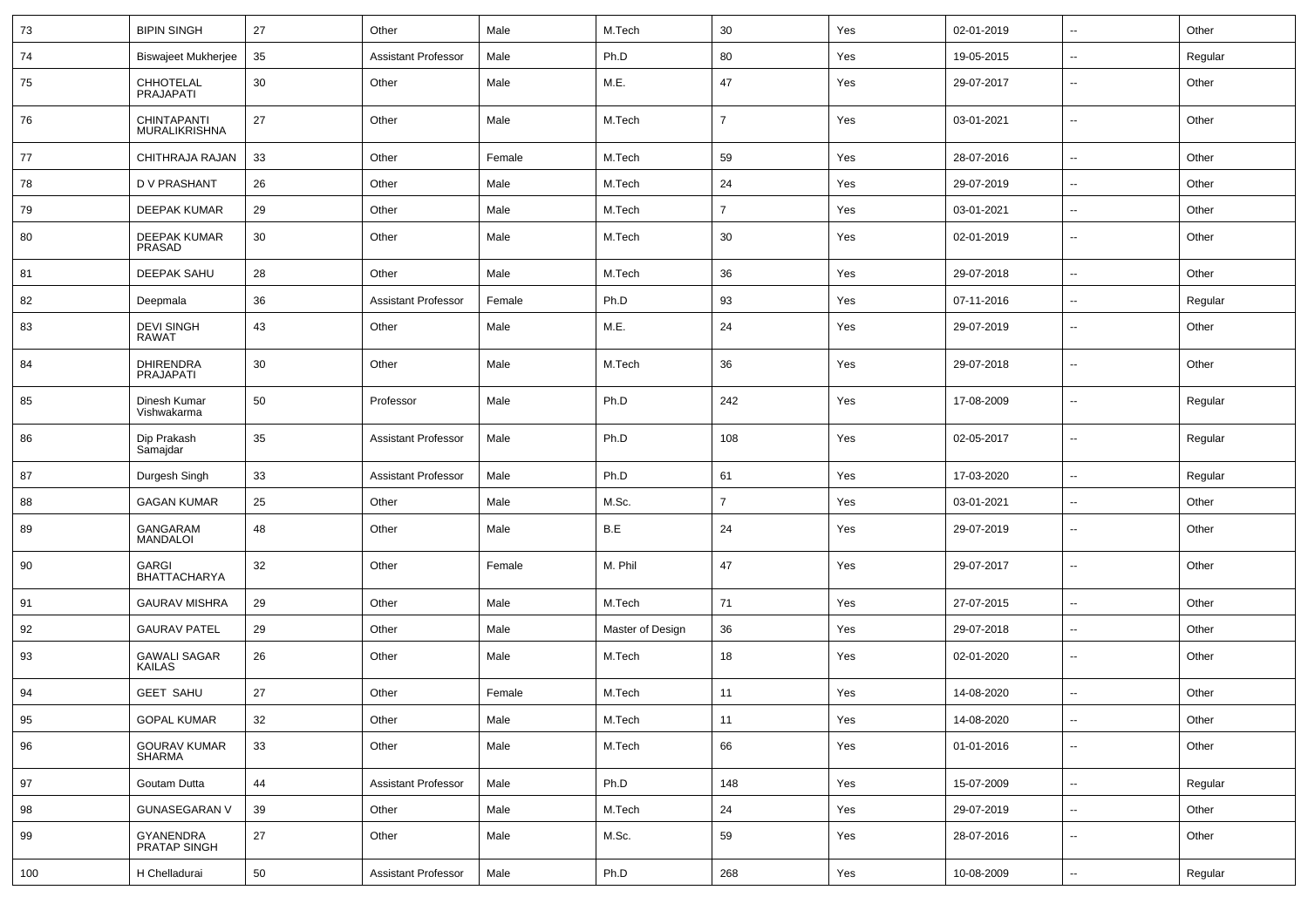| 101 | HARBHAJAN<br><b>AHIRWAR</b>              | 40     | Other                      | Male   | M.Tech | 42             | Yes | 01-01-2018 | $\overline{\phantom{a}}$ | Other   |
|-----|------------------------------------------|--------|----------------------------|--------|--------|----------------|-----|------------|--------------------------|---------|
| 102 | <b>HARDEV SINGH</b><br>PAL               | 30     | Other                      | Male   | M.Tech | 11             | Yes | 14-08-2020 | $\sim$                   | Other   |
| 103 | Harpreet Singh                           | 36     | Assistant Professor        | Male   | Ph.D   | 99             | Yes | 08-05-2017 | $\sim$                   | Regular |
| 104 | <b>HARVINDRA</b><br>SINGH                | 29     | Other                      | Male   | M.Sc.  | 24             | Yes | 29-07-2019 | $\overline{\phantom{a}}$ | Other   |
| 105 | HIMANSHI SHINDE                          | 30     | Other                      | Female | M.A    | 11             | Yes | 14-08-2020 | $\sim$                   | Other   |
| 106 | HIMANSHU<br><b>PACHORI</b>               | 28     | Other                      | Male   | M.Tech | $\overline{7}$ | Yes | 03-01-2021 | $\sim$                   | Other   |
| 107 | Himanshu Sekhar<br>Nanda                 | 36     | <b>Assistant Professor</b> | Male   | Ph.D   | 46             | Yes | 05-10-2017 | $\overline{\phantom{a}}$ | Regular |
| 108 | <b>HIMANSHU SINGH</b>                    | 34     | Other                      | Male   | M.Tech | 71             | Yes | 27-07-2015 | $\overline{\phantom{a}}$ | Other   |
| 109 | <b>INDRANIL MAL</b>                      | 30     | Other                      | Male   | M.Tech | 42             | Yes | 01-01-2018 | $\sim$                   | Other   |
| 110 | Irshad Ahmad<br>Ansari                   | 33     | <b>Assistant Professor</b> | Male   | Ph.D   | 66             | Yes | 30-06-2017 | $\overline{\phantom{a}}$ | Regular |
| 111 | J Al Muzzamil<br>Fareen                  | 46     | <b>Assistant Professor</b> | Female | Ph.D   | 195            | Yes | 19-11-2019 | $\sim$                   | Regular |
| 112 | <b>JAI PRAKASH</b><br><b>KUSHWAHA</b>    | 28     | Other                      | Male   | M.Tech | 11             | Yes | 14-08-2020 | $\mathbf{u}$             | Other   |
| 113 | <b>JAY GOVIND</b><br><b>VERMA</b>        | 34     | Other                      | Male   | M.Tech | 66             | Yes | 01-01-2016 | $\sim$                   | Other   |
| 114 | <b>JEETENDRA</b><br><b>KUMAR PRADHAN</b> | 30     | Other                      | Male   | M.Tech | $\overline{7}$ | Yes | 03-01-2021 | $\mathbf{u}$             | Other   |
| 115 | <b>JYOTI PANDEY</b>                      | 28     | Other                      | Female | M.Tech | 36             | Yes | 29-07-2018 | $\sim$                   | Other   |
| 116 | K GNANESHWAR                             | 26     | Other                      | Male   | M.Tech | 24             | Yes | 29-07-2019 | $\sim$                   | Other   |
| 117 | KALARE KAILASH<br><b>WAMANRAO</b>        | 35     | Other                      | Male   | M.Tech | 59             | Yes | 28-07-2016 | $\sim$                   | Other   |
| 118 | <b>KANCHAN CECIL</b>                     | 41     | Other                      | Female | B.E    | 81             | Yes | 27-07-2014 | $\sim$                   | Other   |
| 119 | KAPIL GUPTA                              | 34     | Other                      | Male   | M.Tech | 11             | Yes | 14-08-2020 | $\overline{\phantom{a}}$ | Other   |
| 120 | <b>KARAN DAS</b>                         | 25     | Other                      | Male   | M.A    | 11             | Yes | 14-08-2020 | $\overline{\phantom{a}}$ | Other   |
| 121 | KARNATI MOHAN                            | 26     | Other                      | Male   | M.Tech | 11             | Yes | 14-08-2020 | $\mathbf{u}$             | Other   |
| 122 | <b>KIRTAN KUMAR</b><br>SAHU              | 25     | Other                      | Male   | M.Tech | 24             | Yes | 29-07-2019 | $\overline{\phantom{a}}$ | Other   |
| 123 | <b>KM RUCHI</b>                          | 29     | Other                      | Female | M.Tech | 47             | Yes | 29-07-2017 | $\sim$                   | Other   |
| 124 | Koushik Dutta                            | 33     | <b>Assistant Professor</b> | Male   | Ph.D   | 15             | Yes | 04-07-2020 | $\sim$                   | Regular |
| 125 | KUMAR MAHARSHI                           | 33     | Other                      | Male   | M.Tech | 42             | Yes | 01-01-2018 | $\sim$                   | Other   |
| 126 | <b>KUMAR</b><br>PRABHAKAR                | 36     | Other                      | Male   | M.Tech | 24             | Yes | 29-07-2019 | $\sim$                   | Other   |
| 127 | Kusum Kumari<br>Bharti                   | $35\,$ | <b>Assistant Professor</b> | Female | Ph.D   | 71             | Yes | 09-09-2016 | $\sim$                   | Regular |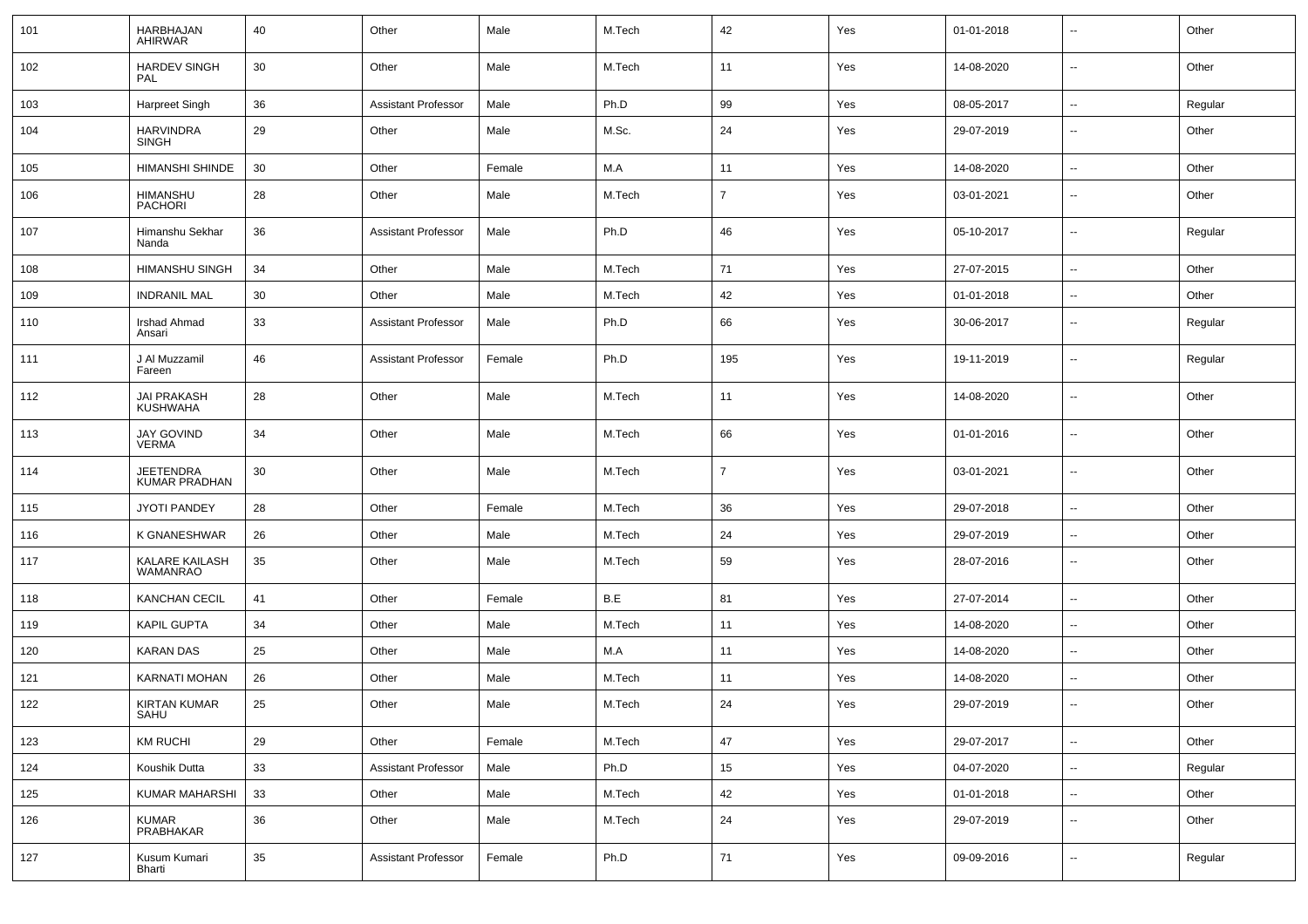| 128 | Lokendra Kumar<br>Balyan                       | 40     | <b>Assistant Professor</b> | Male   | Ph.D   | 156            | Yes | 07-01-2009 | $\overline{\phantom{a}}$ | Regular |
|-----|------------------------------------------------|--------|----------------------------|--------|--------|----------------|-----|------------|--------------------------|---------|
| 129 | MADHURI<br>GOKHALE                             | 37     | Other                      | Female | M.E.   | 24             | Yes | 29-07-2019 | $\sim$                   | Other   |
| 130 | MAHENDRA SINGH<br><b>RAGHAV</b>                | 30     | Other                      | Male   | M.Tech | $\overline{7}$ | Yes | 03-01-2021 | $\sim$                   | Other   |
| 131 | Mamta Anand                                    | 44     | <b>Assistant Professor</b> | Female | Ph.D   | 216            | Yes | 18-07-2011 | $\sim$                   | Regular |
| 132 | Manish Kumar<br>Bajpai                         | 38     | <b>Assistant Professor</b> | Male   | Ph.D   | 96             | Yes | 29-07-2013 | $\overline{\phantom{a}}$ | Regular |
| 133 | <b>MANISH SINGH</b>                            | 32     | Other                      | Male   | M.Tech | 36             | Yes | 29-07-2018 | $\overline{a}$           | Other   |
| 134 | Manoj Kumar Panda                              | 43     | <b>Assistant Professor</b> | Male   | Ph.D   | 100            | Yes | 09-09-2013 |                          | Regular |
| 135 | Manoj Singh Parihar                            | 42     | <b>Assistant Professor</b> | Male   | Ph.D   | 112            | Yes | 15-04-2013 | $\overline{\phantom{a}}$ | Regular |
| 136 | MANSHREE<br><b>MISHRA</b>                      | 29     | Other                      | Female | M.E.   | $\overline{7}$ | Yes | 03-01-2021 |                          | Other   |
| 137 | Manu Srivastava                                | 41     | <b>Assistant Professor</b> | Female | Ph.D   | 134            | Yes | 12-03-2020 | $\sim$                   | Regular |
| 138 | Matadeen Bansal                                | 42     | <b>Assistant Professor</b> | Male   | Ph.D   | 132            | Yes | 29-07-2013 | $\sim$                   | Regular |
| 139 | <b>MEHA AGRAWAL</b>                            | 35     | Other                      | Female | M.Tech | 30             | Yes | 02-01-2019 | $\sim$                   | Other   |
| 140 | MITHILESH KUMAR<br><b>TIWARI</b>               | 29     | Other                      | Male   | M.E.   | 24             | Yes | 29-07-2019 | $\overline{a}$           | Other   |
| 141 | <b>MOHAMMAD</b><br><b>AFTAB ALAM</b><br>ANSARI | 25     | Other                      | Male   | M.Tech | 24             | Yes | 29-07-2019 | $\overline{a}$           | Other   |
| 142 | Mohd Zahid Ansari                              | 43     | Associate Professor        | Male   | Ph.D   | 137            | Yes | 05-03-2014 | $\overline{\phantom{a}}$ | Regular |
| 143 | <b>MONIKA CHAUHAN</b>                          | 33     | Other                      | Female | M.Tech | 59             | Yes | 28-07-2016 | $\overline{a}$           | Other   |
| 144 | <b>MRITUNJAY</b><br><b>DWIVEDI</b>             | 31     | Other                      | Male   | M.Tech | 30             | Yes | 02-01-2019 | --                       | Other   |
| 145 | Mukesh Kumar Roy                               | 47     | <b>Assistant Professor</b> | Male   | Ph.D   | 181            | Yes | 07-07-2006 | $\overline{a}$           | Regular |
| 146 | <b>MUPPANA</b><br><b>MAHESH REDDY</b>          | 28     | Other                      | Male   | M.Tech | $\overline{7}$ | Yes | 03-01-2021 | $\overline{\phantom{a}}$ | Other   |
| 147 | <b>MURLIDHAR</b><br><b>PATEL</b>               | 27     | Other                      | Male   | M.Tech | 11             | Yes | 14-08-2020 | $\overline{\phantom{a}}$ | Other   |
| 148 | NAGARGOJE<br>ANIKET RAMNATH                    | 28     | Other                      | Male   | M.Tech | 36             | Yes | 29-07-2018 | $\overline{\phantom{a}}$ | Other   |
| 149 | NAKUL KISHOR<br>PATHAK                         | 32     | Other                      | Male   | M.Tech | 11             | Yes | 14-08-2020 |                          | Other   |
| 150 | Navjeet Bagga                                  | $30\,$ | <b>Assistant Professor</b> | Male   | Ph.D   | 11             | Yes | 17-08-2020 | $\sim$                   | Regular |
| 151 | Neelam Dayal                                   | 32     | <b>Assistant Professor</b> | Female | Ph.D   | 29             | Yes | 15-06-2020 | $\sim$                   | Regular |
| 152 | NEELESH JAIN                                   | $30\,$ | Other                      | Male   | M.Tech | $\overline{7}$ | Yes | 03-01-2021 | Ξ.                       | Other   |
| 153 | NEERAJ KUMAR<br><b>BHOI</b>                    | 29     | Other                      | Male   | M.Tech | $47\,$         | Yes | 29-07-2017 | $\sim$                   | Other   |
| 154 | Neeraj Kumar<br>Jaiswal                        | $35\,$ | <b>Assistant Professor</b> | Male   | Ph.D   | 93             | Yes | 07-11-2013 | $\sim$                   | Regular |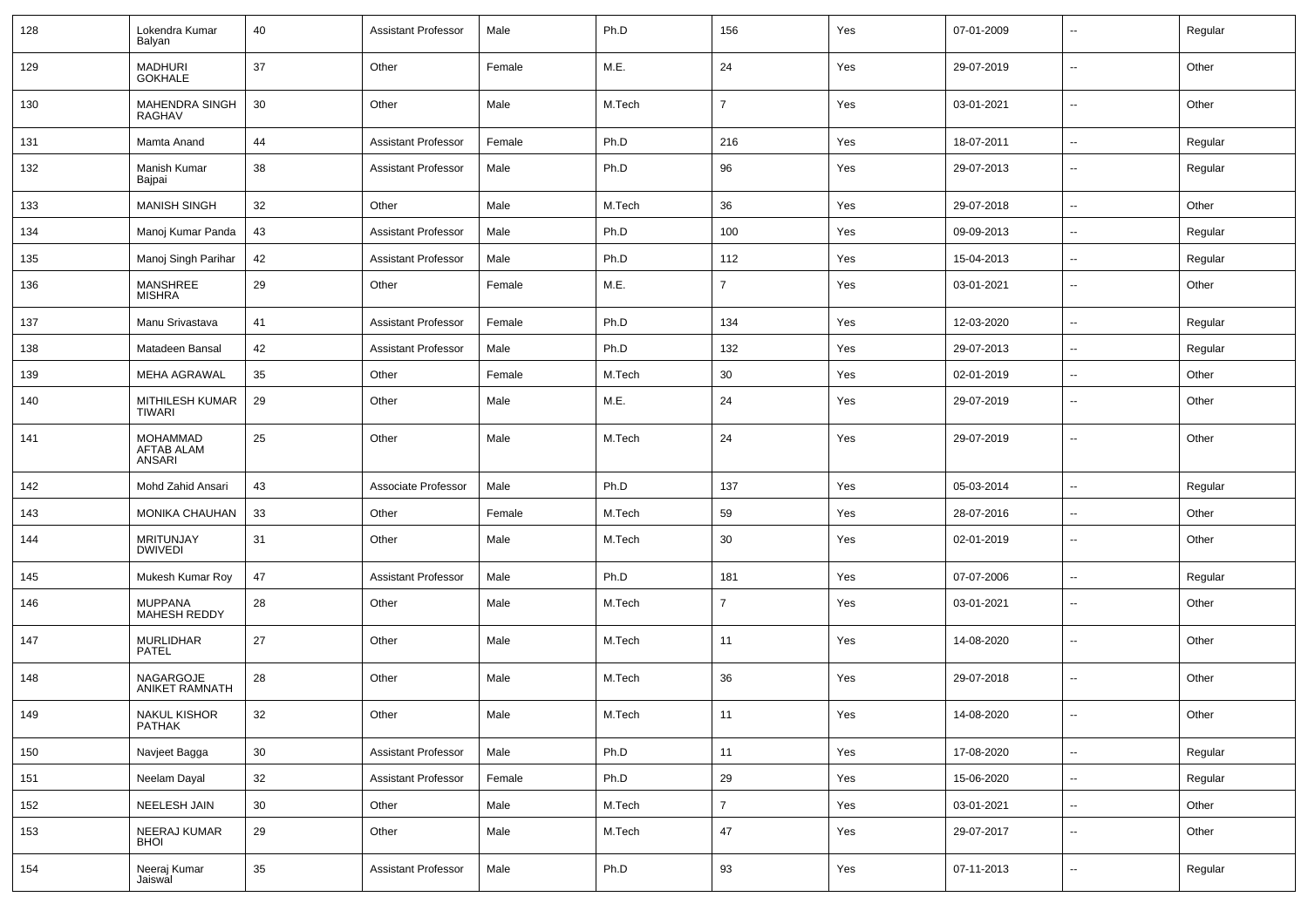| 155 | NEETESH SINGH<br>RAGHUVANSHI    | 31 | Other                      | Male   | M.Tech           | 66  | Yes | 01-01-2016 | $\overline{\phantom{a}}$ | Other   |
|-----|---------------------------------|----|----------------------------|--------|------------------|-----|-----|------------|--------------------------|---------|
| 156 | <b>NEHA GOUR</b>                | 29 | Other                      | Female | M.Tech           | 71  | Yes | 27-07-2015 | $\overline{\phantom{a}}$ | Other   |
| 157 | NIDHI DIXIT                     | 30 | Other                      | Female | M.Tech           | 30  | Yes | 02-01-2019 | $\sim$                   | Other   |
| 158 | Nihar Kumar Mahato              | 36 | Assistant Professor        | Male   | Ph.D             | 95  | Yes | 30-08-2013 | $\overline{\phantom{a}}$ | Regular |
| 159 | Nihar Ranjan Jena               | 42 | <b>Assistant Professor</b> | Male   | Ph.D             | 123 | Yes | 01-09-2011 | $\overline{\phantom{a}}$ | Regular |
| 160 | NIKUNJ GOYAL                    | 31 | Other                      | Male   | M.E.             | 18  | Yes | 02-01-2020 | $\overline{\phantom{a}}$ | Other   |
| 161 | NISHANT KHARE                   | 39 | Other                      | Male   | M.Tech           | 36  | Yes | 29-07-2018 | $\overline{\phantom{a}}$ | Other   |
| 162 | PANKAJ SINGH<br><b>TOMAR</b>    | 41 | Other                      | Male   | M.Tech           | 30  | Yes | 02-01-2019 | $\overline{\phantom{a}}$ | Other   |
| 163 | PANKAJ TIWARI                   | 27 | Other                      | Male   | M.Tech           | 11  | Yes | 14-08-2020 | $\overline{\phantom{a}}$ | Other   |
| 164 | PAPPU SHARMA                    | 29 | Other                      | Male   | Master of Design | 24  | Yes | 29-07-2019 | $\sim$                   | Other   |
| 165 | PARUL SAINI                     | 26 | Other                      | Female | M.Sc.            | 47  | Yes | 29-07-2017 | $\overline{\phantom{a}}$ | Other   |
| 166 | PAVAN KUMAR                     | 33 | Other                      | Male   | M.Tech           | 66  | Yes | 01-01-2016 | $\overline{\phantom{a}}$ | Other   |
| 167 | PERUMALLA<br>SATEESH KUMAR      | 29 | Other                      | Male   | M.Tech           | 47  | Yes | 29-07-2017 | $\overline{\phantom{a}}$ | Other   |
| 168 | POORNIMA SINGH<br><b>THAKUR</b> | 27 | Other                      | Female | M.Tech           | 36  | Yes | 29-07-2018 | $\overline{\phantom{a}}$ | Other   |
| 169 | Prabin Kumar Padhy              | 48 | Professor                  | Male   | Ph.D             | 204 | Yes | 26-07-2007 | $\overline{\phantom{a}}$ | Regular |
| 170 | Prabir<br>Mukhopadhyay          | 51 | Associate Professor        | Male   | Ph.D             | 224 | Yes | 04-05-2010 | $\sim$                   | Regular |
| 171 | PRAMOD KUMAR<br><b>GUPTA</b>    | 28 | Other                      | Male   | M.Tech           | 18  | Yes | 02-01-2020 | $\overline{\phantom{a}}$ | Other   |
| 172 | <b>Prashant Kumar</b><br>Jain   | 47 | Professor                  | Male   | Ph.D             | 275 | Yes | 01-07-2009 | $\sim$                   | Regular |
| 173 | PRASHANT SINGH                  | 38 | Other                      | Male   | M.Sc.            | 11  | Yes | 14-08-2020 | $\overline{\phantom{a}}$ | Other   |
| 174 | Pravin N Kondekar               | 60 | Professor                  | Male   | Ph.D             | 435 | Yes | 25-01-2010 | $\overline{\phantom{a}}$ | Regular |
| 175 | <b>PREETI</b>                   | 29 | Other                      | Female | M.Tech           | 11  | Yes | 14-08-2020 | $\sim$                   | Other   |
| 176 | PREETI SHARMA                   | 25 | Other                      | Female | M.Sc.            | 11  | Yes | 14-08-2020 | $\overline{\phantom{a}}$ | Other   |
| 177 | PRERIT TANDON                   | 26 | Other                      | Male   | M.Sc.            | 36  | Yes | 29-07-2018 | $\overline{\phantom{a}}$ | Other   |
| 178 | Pritee Khanna                   | 51 | Associate Professor        | Female | Ph.D             | 251 | Yes | 03-01-2006 | $- -$                    | Regular |
| 179 | PRIYABRATA DAS                  | 29 | Other                      | Male   | M.Sc.            | 42  | Yes | 01-01-2018 | $\sim$                   | Other   |
| 180 | PRIYANK SHARMA                  | 36 | Other                      | Male   | M.Tech           | 59  | Yes | 28-07-2016 | $\sim$                   | Other   |
| 181 | PRIYANSHU SINGH<br>YADAV        | 26 | Other                      | Male   | M.Sc.            | 24  | Yes | 29-07-2019 | $\sim$                   | Other   |
| 182 | Puneet Tandon                   | 55 | Professor                  | Male   | Ph.D             | 397 | Yes | 01-08-2005 | $\sim$                   | Regular |
| 183 | PUNIT KUMAR                     | 31 | Other                      | Male   | M.Tech           | 66  | Yes | 01-01-2016 | $\sim$                   | Other   |
| 184 | PUSHKAL<br>BADONIYA             | 32 | Other                      | Male   | M.Tech           | 11  | Yes | 14-08-2020 | $\overline{\phantom{a}}$ | Other   |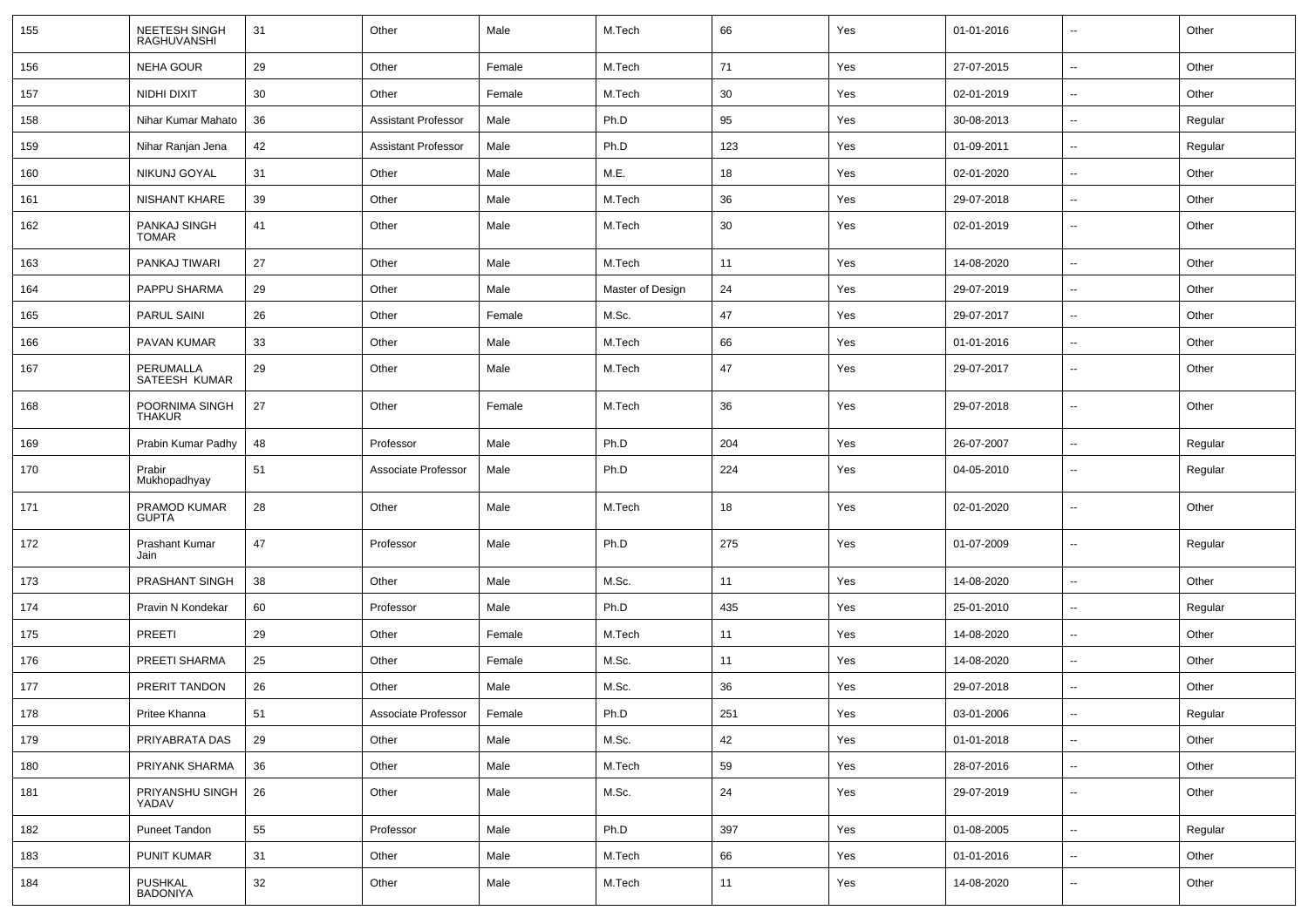| 185 | Pushpa Raikwal                          | 36 | <b>Assistant Professor</b> | Female | Ph.D             | 86             | Yes | 04-03-2020 | $\sim$                   | Regular |
|-----|-----------------------------------------|----|----------------------------|--------|------------------|----------------|-----|------------|--------------------------|---------|
| 186 | R Seetharam                             | 33 | <b>Assistant Professor</b> | Male   | Ph.D             | 24             | Yes | 15-06-2020 | $\overline{\phantom{a}}$ | Regular |
| 187 | RACHANA YOGI                            | 32 | Other                      | Female | M.Sc.            | 66             | Yes | 01-01-2016 | $\overline{\phantom{a}}$ | Other   |
| 188 | RAGHAVENDRA<br><b>MISHRA</b>            | 34 | Other                      | Male   | M.Tech           | 59             | Yes | 28-07-2016 | $\overline{\phantom{a}}$ | Other   |
| 189 | <b>RAHUL</b>                            | 27 | Other                      | Male   | M.Sc.            | 30             | Yes | 02-01-2019 | $\overline{\phantom{a}}$ | Other   |
| 190 | RAHUL KUMAR<br><b>CHOUBEY</b>           | 28 | Other                      | Male   | M.E.             | $\overline{7}$ | Yes | 03-01-2021 |                          | Other   |
| 191 | RAHUL SAHU                              | 27 | Other                      | Male   | M.Sc.            | 36             | Yes | 29-07-2018 | $\overline{\phantom{a}}$ | Other   |
| 192 | RAHUL SONI                              | 31 | Other                      | Male   | M.Tech           | 18             | Yes | 02-01-2020 | $\overline{\phantom{a}}$ | Other   |
| 193 | <b>RAJAT KAMBLE</b>                     | 26 | Other                      | Male   | Master of Design | 11             | Yes | 14-08-2020 | $\sim$                   | Other   |
| 194 | RAJEEWA KUMAR<br>JAISAWAL               | 28 | Other                      | Male   | M.Tech           | 24             | Yes | 29-07-2019 | ⊷.                       | Other   |
| 195 | <b>RAJESH GUPTA</b>                     | 39 | Other                      | Male   | M.Tech           | 59             | Yes | 28-07-2016 | $\overline{\phantom{a}}$ | Other   |
| 196 | <b>RAKHI</b>                            | 26 | Other                      | Female | M.Sc.            | 24             | Yes | 29-07-2019 | $\overline{\phantom{a}}$ | Other   |
| 197 | RAMESH<br>CHANDRA BELWAL                | 42 | Other                      | Male   | M.Tech           | 59             | Yes | 28-07-2016 | $\overline{\phantom{a}}$ | Other   |
| 198 | RAMPRAKASH<br>YADAV                     | 26 | Other                      | Male   | M.Tech           | $\overline{7}$ | Yes | 03-01-2021 | $\overline{\phantom{a}}$ | Other   |
| 199 | <b>RASHMI</b><br>MAHESHWARI             | 27 | Other                      | Female | M.Tech           | 18             | Yes | 02-01-2020 | $\overline{\phantom{a}}$ | Other   |
| 200 | Ravi Panwar                             | 33 | <b>Assistant Professor</b> | Male   | Ph.D             | 69             | Yes | 05-07-2017 | $\overline{\phantom{a}}$ | Regular |
| 201 | RAVI YADAV                              | 33 | Other                      | Male   | M.Tech           | 30             | Yes | 02-01-2019 | --                       | Other   |
| 202 | <b>RISHI SINHAL</b>                     | 35 | Other                      | Male   | M.E.             | 42             | Yes | 01-01-2018 | $\mathbf{u}$             | Other   |
| 203 | RISHIKA TRIVEDI                         | 31 | Other                      | Female | M.Tech           | 66             | Yes | 01-01-2016 | ⊷.                       | Other   |
| 204 | <b>RIYA</b>                             | 28 | Other                      | Female | M.Sc.            | 47             | Yes | 29-07-2017 | ⊷.                       | Other   |
| 205 | <b>ROOPENDRA</b><br><b>KUMAR PATHAK</b> | 33 | Other                      | Male   | M.Tech           | 36             | Yes | 29-07-2018 | ⊷.                       | Other   |
| 206 | S PAVANI                                | 28 | Other                      | Female | Master of Design | 24             | Yes | 29-07-2019 | $\overline{\phantom{a}}$ | Other   |
| 207 | SACHCHIDANAND                           | 30 | Other                      | Male   | M.Tech           | 18             | Yes | 02-01-2020 | ⊷.                       | Other   |
| 208 | Sachin Kumar Jain                       | 43 | Assistant Professor        | Male   | Ph.D             | 199            | Yes | 26-12-2007 |                          | Regular |
| 209 | SAKET KUMAR<br>SINGH                    | 29 | Other                      | Male   | M.Tech           | 11             | Yes | 14-08-2020 | $\sim$                   | Other   |
| 210 | SAMEER YADAV                            | 29 | Other                      | Male   | M.Tech           | 36             | Yes | 29-07-2018 | $\sim$                   | Other   |
| 211 | SAMIR JAIN                              | 34 | Other                      | Male   | M.Tech           | 36             | Yes | 29-07-2018 | $\sim$                   | Other   |
| 212 | SAMKIT JAIN                             | 31 | Other                      | Male   | M.Tech           | 24             | Yes | 29-07-2019 | $\sim$                   | Other   |
| 213 | SANDEEP BOSE                            | 27 | Other                      | Male   | M.Tech           | 24             | Yes | 29-07-2019 | $\sim$                   | Other   |
| 214 | SANDEEP KUMAR                           | 23 | Other                      | Male   | M.Sc.            | 11             | Yes | 14-08-2020 | $\overline{\phantom{a}}$ | Other   |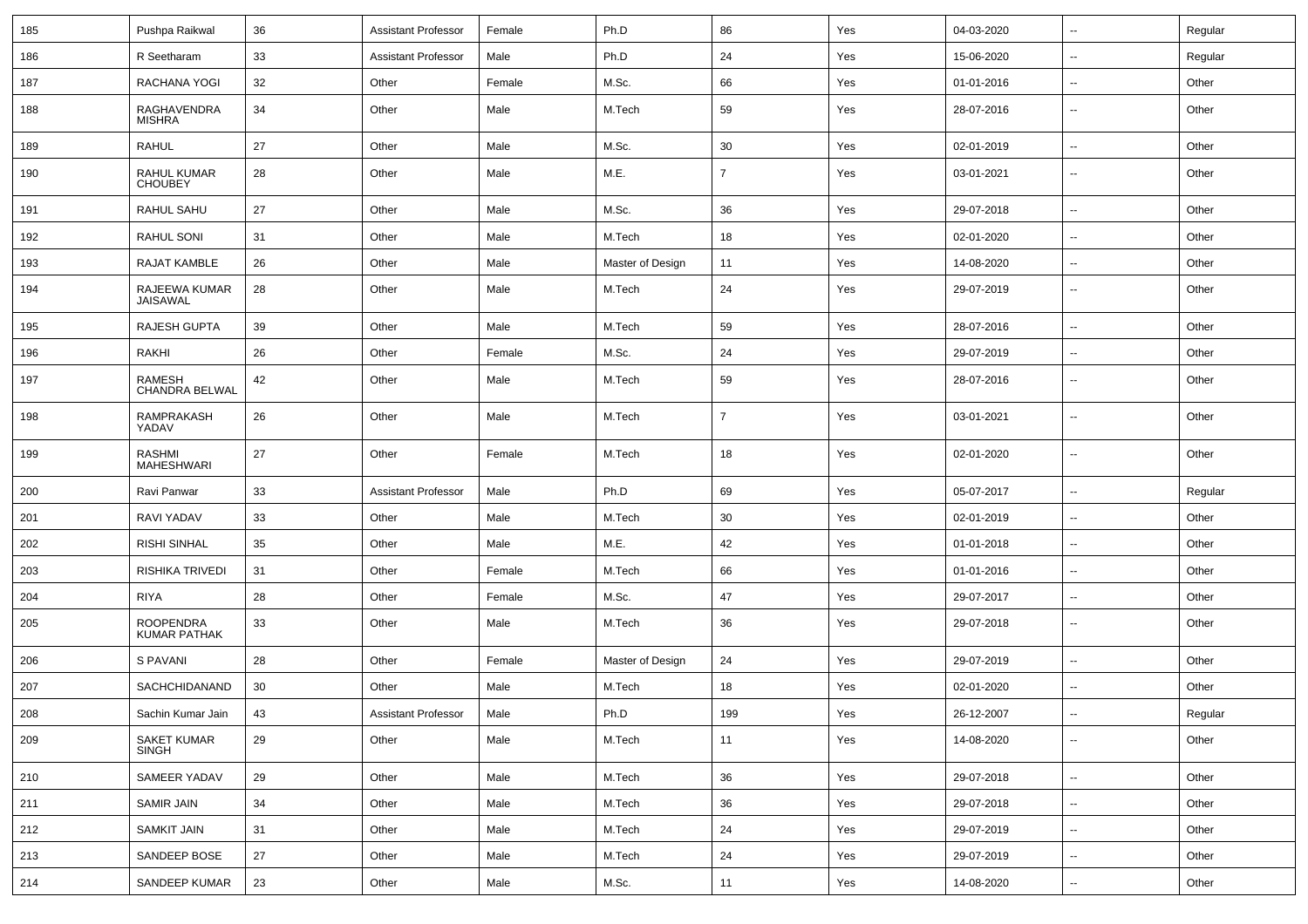| 215 | Sangeeta Pandit                             | 40              | <b>Assistant Professor</b> | Female | Ph.D   | 106            | Yes | 03-06-2013 | $\overline{\phantom{a}}$ | Regular |
|-----|---------------------------------------------|-----------------|----------------------------|--------|--------|----------------|-----|------------|--------------------------|---------|
| 216 | SANGHARATNA M<br>RAMTEKE                    | 29              | Other                      | Male   | M.Tech | 66             | Yes | 01-01-2016 | $\overline{\phantom{a}}$ | Other   |
| 217 | SANJAY SHARMA                               | 27              | Other                      | Male   | M.E.   | 11             | Yes | 14-08-2020 | $\overline{\phantom{a}}$ | Other   |
| 218 | <b>SANTHOSH</b><br><b>KUMAR</b><br>KAMARAPU | 33              | Other                      | Male   | M.Tech | 24             | Yes | 29-07-2019 | $\overline{\phantom{a}}$ | Other   |
| 219 | <b>SARVESH</b><br><b>TRIPATHI</b>           | 27              | Other                      | Male   | M.Tech | 11             | Yes | 14-08-2020 | $\overline{\phantom{a}}$ | Other   |
| 220 | SATYA NARAYAN<br><b>PATEL</b>               | 33              | Other                      | Male   | M.Tech | 66             | Yes | 01-01-2016 | $\overline{\phantom{a}}$ | Other   |
| 221 | Saurabh Pratap                              | 33              | <b>Assistant Professor</b> | Male   | Ph.D   | 66             | No  | 01-06-2017 | 04-12-2020               | Regular |
| 222 | SAURABH SINGH<br>YADAV                      | 28              | Other                      | Male   | M.Sc.  | 54             | Yes | 02-01-2017 | --                       | Other   |
| 223 | <b>SAURABH TIWARI</b>                       | 30              | Other                      | Male   | M.E.   | 18             | Yes | 02-01-2020 | $\overline{\phantom{a}}$ | Other   |
| 224 | <b>SAWAN RAI</b>                            | 27              | Other                      | Male   | M.Tech | 47             | Yes | 29-07-2017 | $\overline{\phantom{a}}$ | Other   |
| 225 | SHAHARE<br><b>HARSHAL</b><br>YADAORAO       | 26              | Other                      | Male   | M.Tech | 30             | Yes | 02-01-2019 | $\overline{\phantom{a}}$ | Other   |
| 226 | <b>SHAILENDRA</b><br><b>SINGH</b>           | 41              | Other                      | Male   | M.E.   | 36             | Yes | 29-07-2018 | $\overline{a}$           | Other   |
| 227 | SHAILENDRA<br><b>TRIPATHI</b>               | 30              | Other                      | Male   | M.Tech | 71             | Yes | 27-07-2015 | $\overline{\phantom{a}}$ | Other   |
| 228 | <b>SHANKEE VERMA</b>                        | 26              | Other                      | Female | M.Sc.  | 24             | Yes | 29-07-2019 | $\overline{\phantom{a}}$ | Other   |
| 229 | Shiv Dayal Patel                            | 39              | <b>Assistant Professor</b> | Male   | Ph.D   | 56             | Yes | 16-05-2017 | $\overline{\phantom{a}}$ | Regular |
| 230 | <b>SHIVA BAIRI</b>                          | 28              | Other                      | Male   | M.Tech | 11             | Yes | 14-08-2020 | ⊷.                       | Other   |
| 231 | SHIVANKU<br>CHAUHAN                         | 29              | Other                      | Male   | M.Tech | 30             | Yes | 02-01-2019 | --                       | Other   |
| 232 | SHIWANGI MISHRA                             | 29              | Other                      | Female | M.Tech | 71             | Yes | 27-07-2015 | $\overline{\phantom{a}}$ | Other   |
| 233 | SHUBHAM<br><b>CHOUDHARY</b>                 | 30              | Other                      | Female | M.Tech | $\overline{7}$ | Yes | 03-01-2021 | $\overline{\phantom{a}}$ | Other   |
| 234 | SHUBHAM KUMAR                               | 25              | Other                      | Male   | M.Sc.  | 24             | Yes | 29-07-2019 | $\overline{\phantom{a}}$ | Other   |
| 235 | <b>SHUBHAM KUMAR</b>                        | 27              | Other                      | Male   | M.Sc.  | 24             | Yes | 29-07-2019 | --                       | Other   |
| 236 | SHUBHAM KUMAR<br>RAJPUT                     | 26              | Other                      | Male   | M.Sc.  | 11             | Yes | 14-08-2020 |                          | Other   |
| 237 | SHUBHANGI<br>CHATURVEDI                     | 30 <sup>°</sup> | Other                      | Female | M.Tech | 30             | Yes | 02-01-2019 | ш.                       | Other   |
| 238 | SIDDHARTH<br>BHALERAO                       | 36              | Other                      | Male   | M.Tech | 36             | Yes | 29-07-2018 | Щ.                       | Other   |
| 239 | SMITH KASHIRAM<br>KHARE                     | 31              | Other                      | Male   | M.Tech | 30             | Yes | 02-01-2019 | $\overline{\phantom{a}}$ | Other   |
| 240 | SONAL SAHU                                  | 26              | Other                      | Female | M.Tech | $\overline{7}$ | Yes | 03-01-2021 | ц.                       | Other   |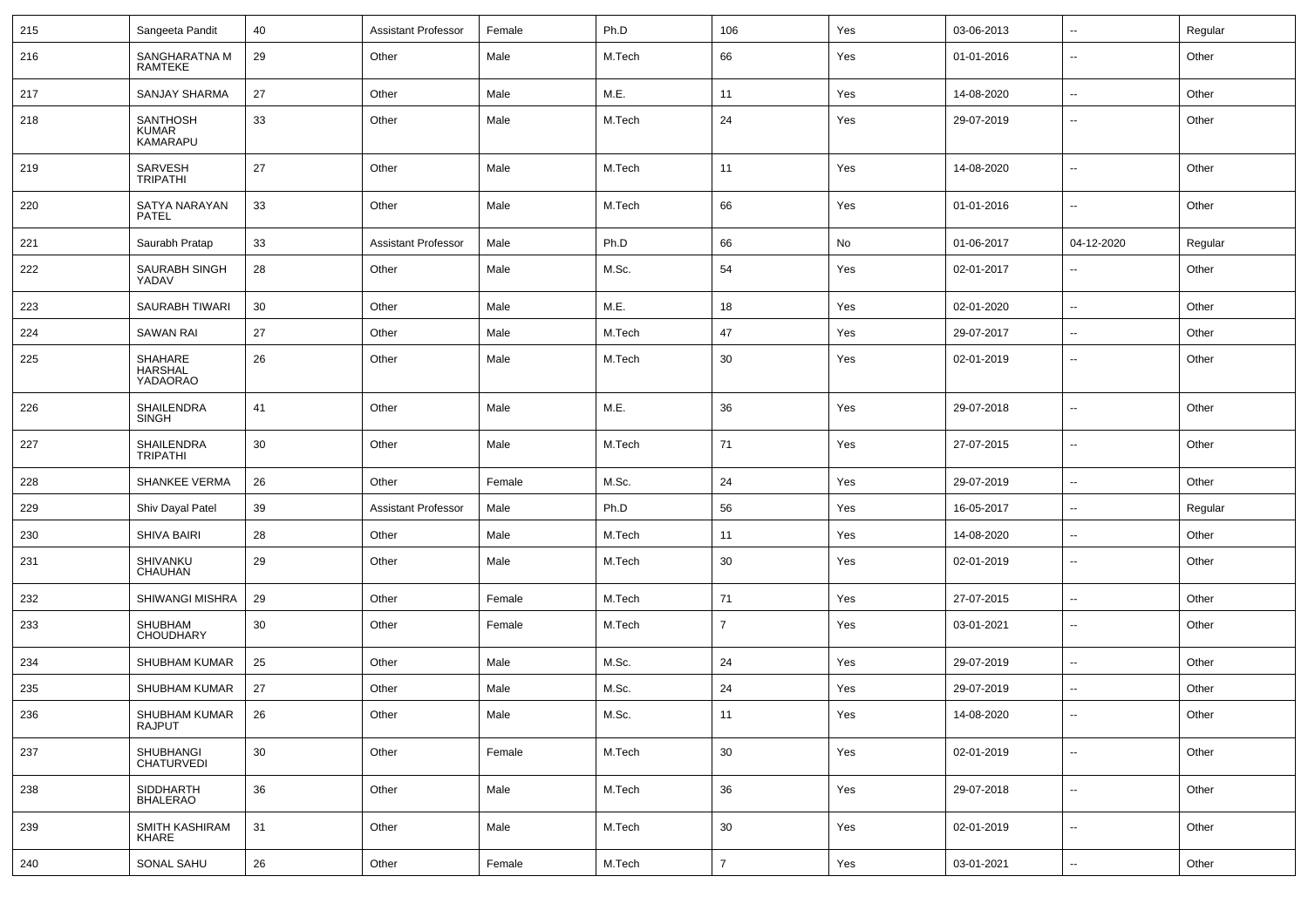| 241 | Sraban Kumar<br>Mohanty                 | 44     | <b>Assistant Professor</b> | Male   | Ph.D             | 126            | Yes | 13-07-2011 | $\overline{\phantom{a}}$ | Regular  |
|-----|-----------------------------------------|--------|----------------------------|--------|------------------|----------------|-----|------------|--------------------------|----------|
| 242 | SRISHTI                                 | 25     | Other                      | Female | M.Tech           | $\overline{7}$ | Yes | 03-01-2021 | $\overline{\phantom{a}}$ | Other    |
| 243 | Subir Singh Lamba                       | 50     | <b>Assistant Professor</b> | Male   | Ph.D             | 187            | Yes | 01-07-2006 | --                       | Regular  |
| 244 | SUBODH MISHRA                           | 37     | Other                      | Male   | M.E.             | 24             | Yes | 29-07-2019 | -−                       | Other    |
| 245 | <b>SUDEEP SHARMA</b>                    | 34     | Other                      | Male   | M.Tech           | 59             | Yes | 28-07-2016 | --                       | Other    |
| 246 | Sujoy Mukherjee                         | 43     | <b>Assistant Professor</b> | Male   | Ph.D             | 128            | Yes | 06-08-2012 | -−                       | Regular  |
| 247 | SULBHA SINGH                            | 26     | Other                      | Female | M.Tech           | $\overline{7}$ | Yes | 03-01-2021 | $\sim$                   | Other    |
| 248 | <b>SUNEET KUMAR</b><br><b>AGNIHOTRI</b> | 33     | Other                      | Male   | M.Tech           | 30             | Yes | 02-01-2019 | ⊶.                       | Other    |
| 249 | Sunil Agrawal                           | 45     | Associate Professor        | Male   | Ph.D             | 181            | Yes | 12-07-2006 | $\sim$                   | Regular  |
| 250 | <b>SUNIL RATHORE</b>                    | 31     | Other                      | Male   | M.Tech           | 24             | Yes | 29-07-2019 | --                       | Other    |
| 251 | <b>SURBHI SONI</b>                      | 29     | Other                      | Female | M.Tech           | 11             | Yes | 14-08-2020 | $\overline{\phantom{a}}$ | Other    |
| 252 | <b>SUYASH TIWARI</b>                    | 34     | Other                      | Male   | M.Tech           | $\overline{7}$ | Yes | 03-01-2021 | $\overline{\phantom{a}}$ | Other    |
| 253 | <b>SWATI DEVI</b>                       | 29     | Other                      | Female | M.Tech           | $\overline{7}$ | Yes | 03-01-2021 | -−                       | Other    |
| 254 | Tanuja Sheorey                          | 58     | Professor                  | Female | Ph.D             | 402            | Yes | 29-10-2005 | ⊷.                       | Regular  |
| 255 | TEJKARAN<br><b>NAROLIA</b>              | 37     | Other                      | Male   | M.Tech           | 66             | Yes | 01-01-2016 | ⊷.                       | Other    |
| 256 | <b>Tripti Singh</b>                     | 45     | <b>Assistant Professor</b> | Female | Ph.D             | 90             | Yes | 03-07-2017 | ⊶.                       | Regular  |
| 257 | <b>Trivesh Kumar</b>                    | 37     | <b>Assistant Professor</b> | Male   | Ph.D             | 72             | Yes | 30-06-2017 | -−                       | Regular  |
| 258 | <b>Tushar Choudhary</b>                 | 32     | <b>Assistant Professor</b> | Male   | Ph.D             | 106            | Yes | 09-06-2020 | ⊷.                       | Regular  |
| 259 | Varun Bajaj                             | 37     | Associate Professor        | Male   | Ph.D             | 107            | Yes | 04-09-2013 | --                       | Regular  |
| 260 | <b>VARUN</b><br>CHAUDHARY               | 31     | Other                      | Male   | M.Tech           | 30             | Yes | 02-01-2019 | -−                       | Other    |
| 261 | Vasant G Dewaji                         | 58     | Other                      | Male   | Master of Design | 367            | No  | 03-09-2020 | 01-12-2021               | Visiting |
| 262 | <b>VIBHUTI CHAUHAN</b>                  | 24     | Other                      | Female | M.Tech           | 24             | Yes | 29-07-2019 | ⊷.                       | Other    |
| 263 | <b>VICKY SUBHASH</b><br>TELANG          | 28     | Other                      | Male   | M.Tech           | 24             | Yes | 29-07-2019 | $\overline{\phantom{a}}$ | Other    |
| 264 | Vijay Kumar Gupta                       | 52     | Professor                  | Male   | Ph.D             | 352            | Yes | 05-07-2007 | $\overline{\phantom{a}}$ | Regular  |
| 265 | VIKAS KUMAR SEN                         | 34     | Other                      | Male   | M.Tech           | 18             | Yes | 02-01-2020 | $\overline{\phantom{a}}$ | Other    |
| 266 | <b>VIKAS RATHOUR</b>                    | 27     | Other                      | Male   | M.Sc.            | 18             | Yes | 02-01-2020 | ш.                       | Other    |
| 267 | Vinod Kumar Jain                        | 44     | <b>Assistant Professor</b> | Male   | Ph.D             | 211            | Yes | 29-07-2013 | $\sim$                   | Regular  |
| 268 | <b>VIPUL DIXIT</b>                      | $34\,$ | Other                      | Male   | M.Tech           | 36             | Yes | 29-07-2018 | ш.                       | Other    |
| 269 | <b>VISHAL SINGH</b><br>BHATI            | 32     | Other                      | Male   | M.Tech           | 11             | Yes | 14-08-2020 | ш.                       | Other    |
| 270 | Yashpal Singh<br>Katharria              | 40     | <b>Assistant Professor</b> | Male   | Ph.D             | 78             | Yes | 07-11-2016 | $\overline{\phantom{a}}$ | Regular  |